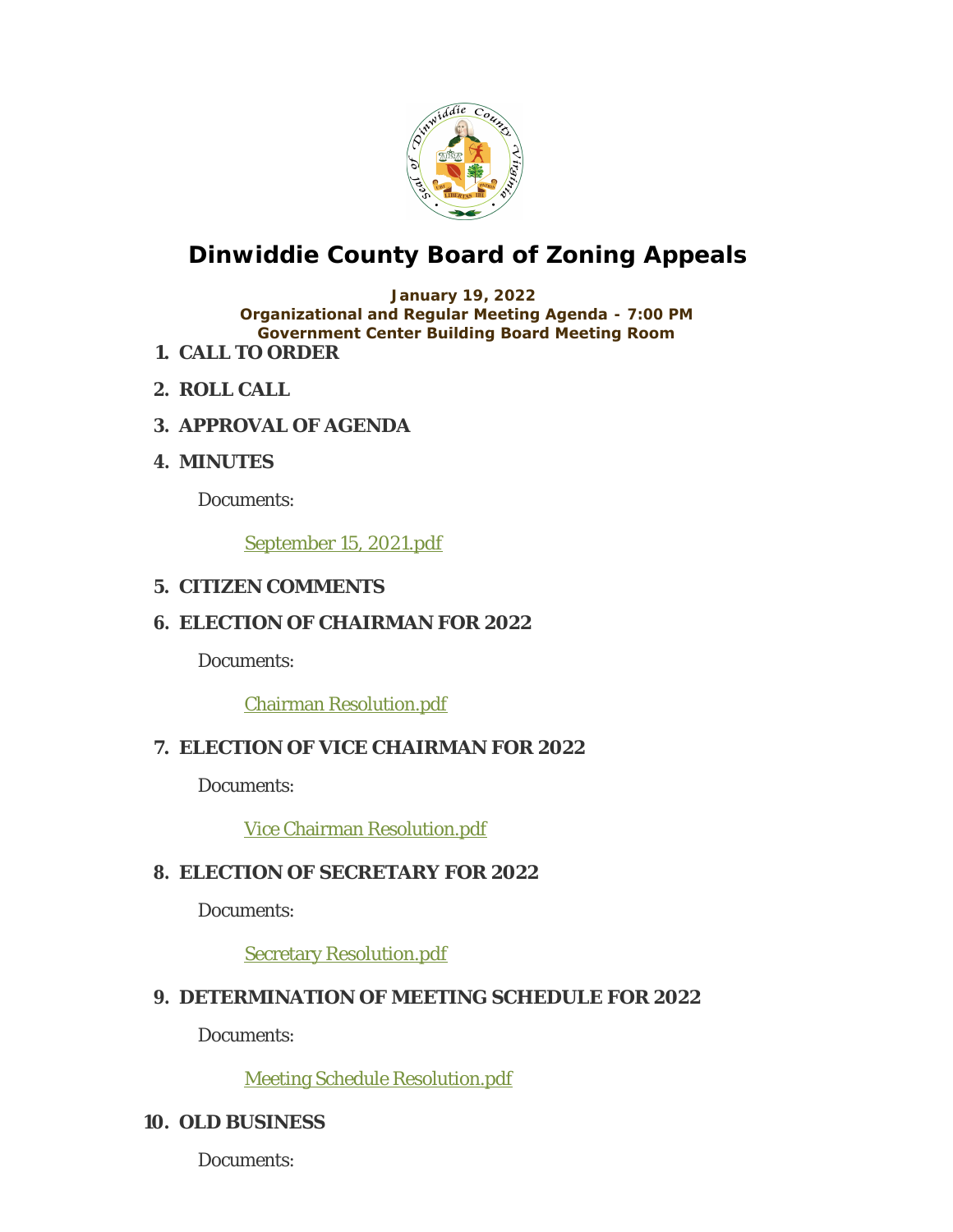BZA Bylaws.pdf Bylaw Resoution Memo.pdf **BZA Code of Ethics and Standards of Conduct.pdf** 

#### **BOARD MEMBER COMMENTS 11.**

#### **SENIOR PLANNER COMMENTS 12.**

**ADJOURNMENT 13.**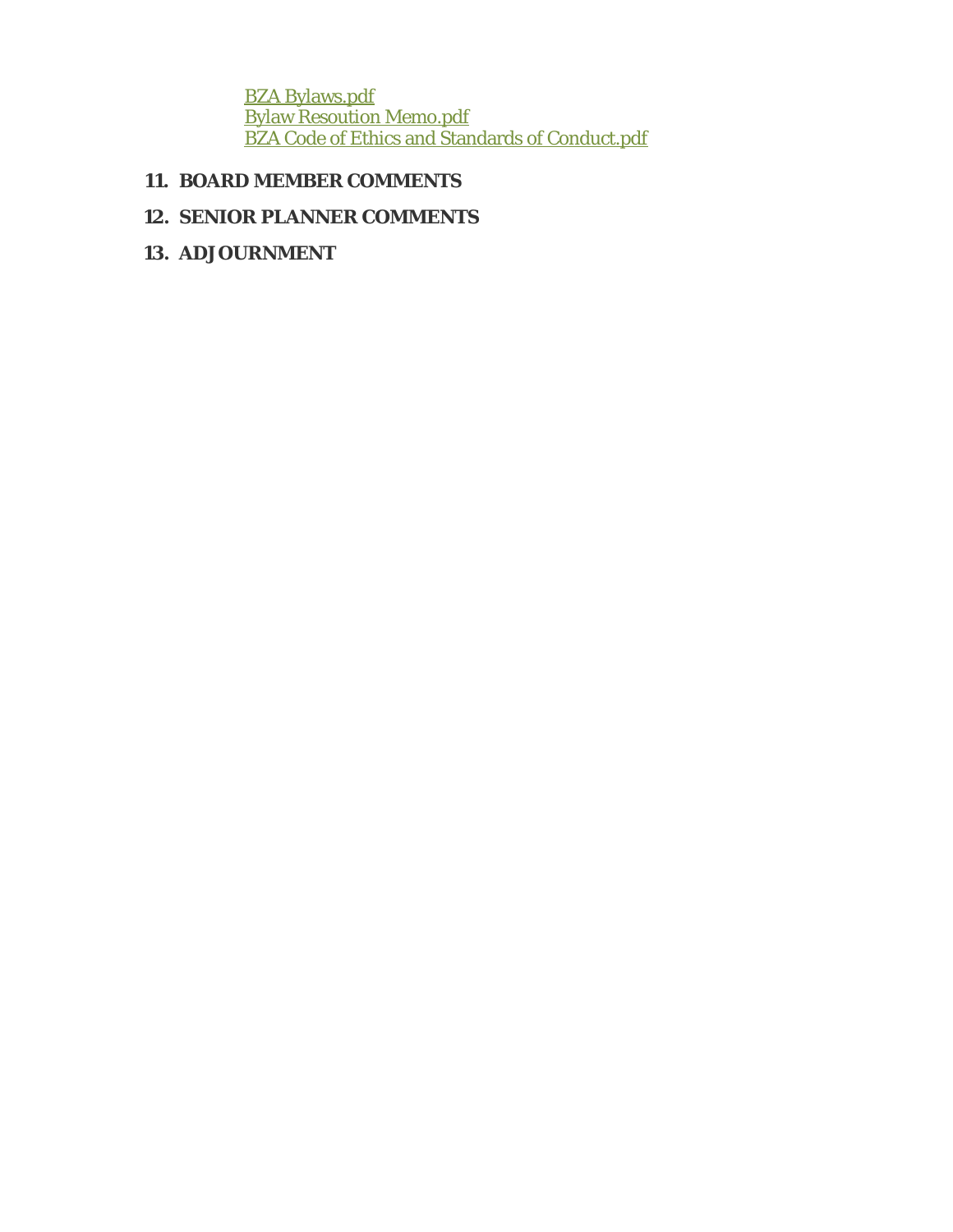VIRGINIA: MINUTES OF THE REGULAR MEETING FOR THE DINWIDDIE COUNTY BOARD OF ZONING APPEALS HELD BOARD MEETING ROOM OF THE DINWIDDIE COUNTY GOVERNMENT CENTER BUILDING ON THE 15<sup>TH</sup> DAY OF SEPTEMBER AT 7:00 P.M.

|         | PRESENT: TRACY SHEETS<br><b>LANCE EVERETT</b><br><b>DONNIE BOSTIC</b><br>WILLIAM SEAY | VICE SCHAIRMAN                                           |
|---------|---------------------------------------------------------------------------------------|----------------------------------------------------------|
| ABSENT: | WILSON YAGER                                                                          | <b>CHAIRMAN</b>                                          |
| OTHERS: | <b>MARK BASSETT</b><br><b>MICHAEL DREWRY</b>                                          | <b>PLANNING DIRECTOR</b><br><b>ASST. COUNTY ATTORNEY</b> |

#### **IN RE: CALL TO ORDER**

The Vice Chairman called the meeting to order at 7:00 p.m.

#### **IN RE: ROLL CALL**

The Vice Chairman asked for the roll to be called and Mr. Yager was not present.

#### **IN RE: APPROVAL OF AGENDA**

The Vice Chairman said you have the agenda before you. She asked if there were any additions or corrections to the agenda. She said since there are none she would entertain a motion to accept the agenda as presented.

Mr. Everett made a motion that the agenda be accepted as presented. It was seconded by Mr. Seay and with Mr. Everett, Mr. Seay, Mr. Bostic and Ms. Sheets voting "Aye" the Agenda was accepted as presented.

#### **IN RE: MINUTES**

The Vice Chairman said you have the minutes from the May 19, 2021 Regular meeting before you. She asked if there were any corrections. She said since there are none she would entertain a motion to accept the minutes as presented.

Mr. Seay made a motion that the minutes be accepted as presented. It was seconded by Mr. Bostic and with Mr. Seay, Mr. Bostic, Mr. Everett and Ms. Sheets voting "Aye" the minutes were accepted as presented.

#### **IN RE: CITIZEN COMMENTS**

The Vice Chairman opened the citizen comment period of the meeting and asked if anyone had signed up to speak. She said since there is no one she was closing the citizen comments portion of the meeting.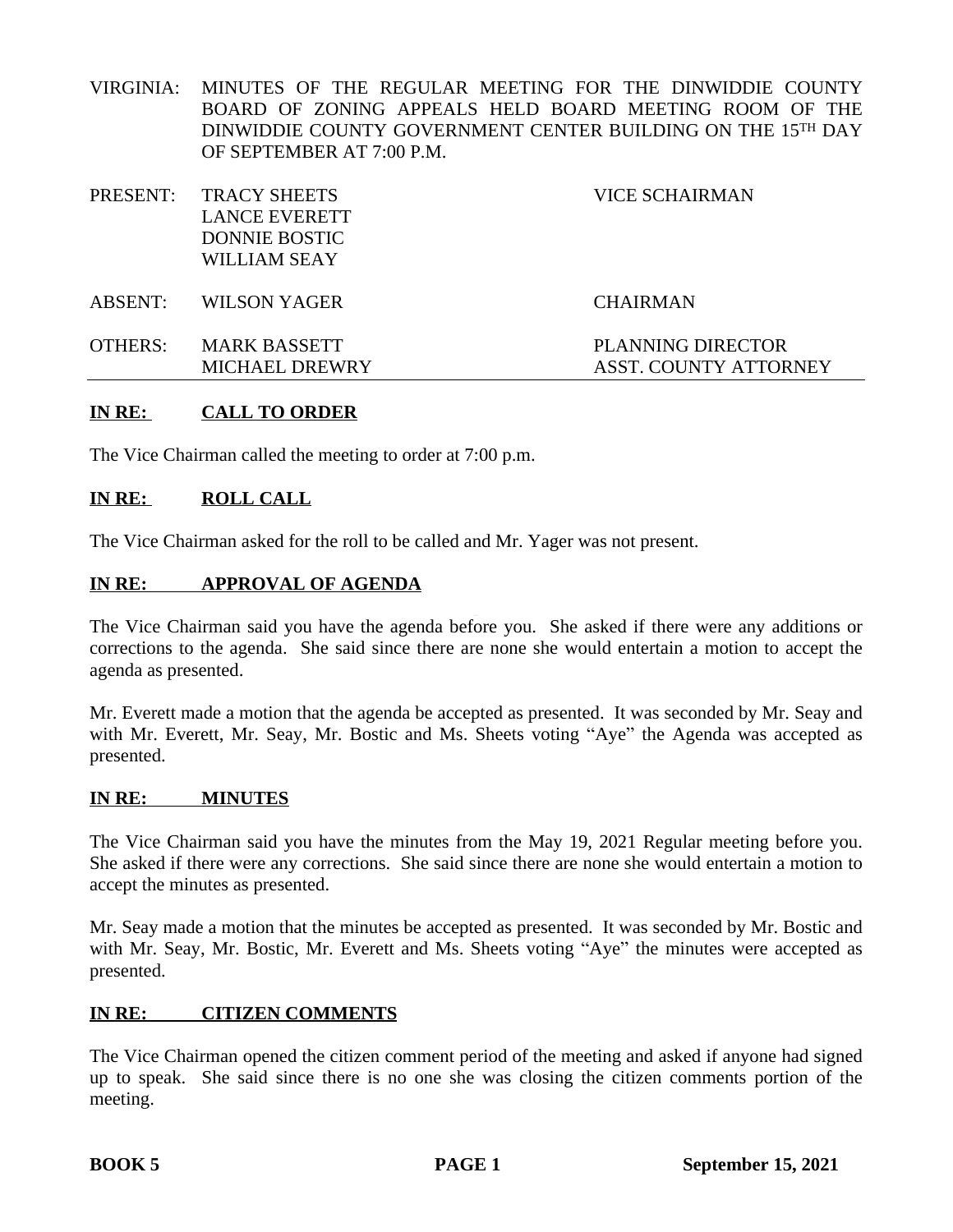#### **Board of Zoning Appeals Staff Report**

| File:              | $V-21-3$                         |
|--------------------|----------------------------------|
| Applicant:         | Anthony D. & Delores W. Jones    |
| Property Location: | 10321 Zilles Road Blackstone, VA |
| Acreage:           | 2.176 acres                      |
| Tax Map Parcel:    | $24-11B$                         |
| Current Zoning:    | Agricultural, General, A-2       |

#### **SUMMARY OF CASE**

The applicants, Anthony D. Jones & Delores W. Jones, are seeking a variance from Zoning Ordinance Section 22-73. - Setback, which requires structures in the Agricultural, General, District A-2 to be located 105 feet or more from the centerline of any street right-of-way. The applicants are requesting a variance of 25 feet from the minimum setback of 105 feet. The subject parcel is located at 10321 Zilles Rd., Blackstone, Virginia, and is designated as Tax Map Parcel 24-11B, and is currently zoned as Agricultural, General, District A-2.

#### **ATTACHMENTS**

The following are included:

- Variance Application Package
- Location Map
- Google Earth Aerial

#### **PURPOSE OF THE STANDARD:**

As described in Section 22-2, of the Dinwiddie County Zoning Ordinance, the regulations of the zoning ordinance are for the *"purpose of promoting health, safety, and the general welfare of the public.*<sup>"</sup> The zoning regulations are also a planning tool utilized by the County for improving the orderly development of land.

More specific to this application, Sec. 22-70. States:

Generally, agricultural, general, district A-2 covers the portion of the county into which urban-type development could logically expand as the need occurs. As a general rule it surrounds residential sections. This district is established for the specific purposes of:

(1) Providing for the orderly expansion of urban development into territory surrounding incorporated areas within or adjacent to the county; (2) Confining such development to such locations as can feasibly be supplied urban-type facilities; and (3) Discouraging the random scattering of residential, commercial and industrial uses into the area.

#### **APPLICABLE CODE SECTION**

The Code of Virginia provisions, which are relevant to this variance request are: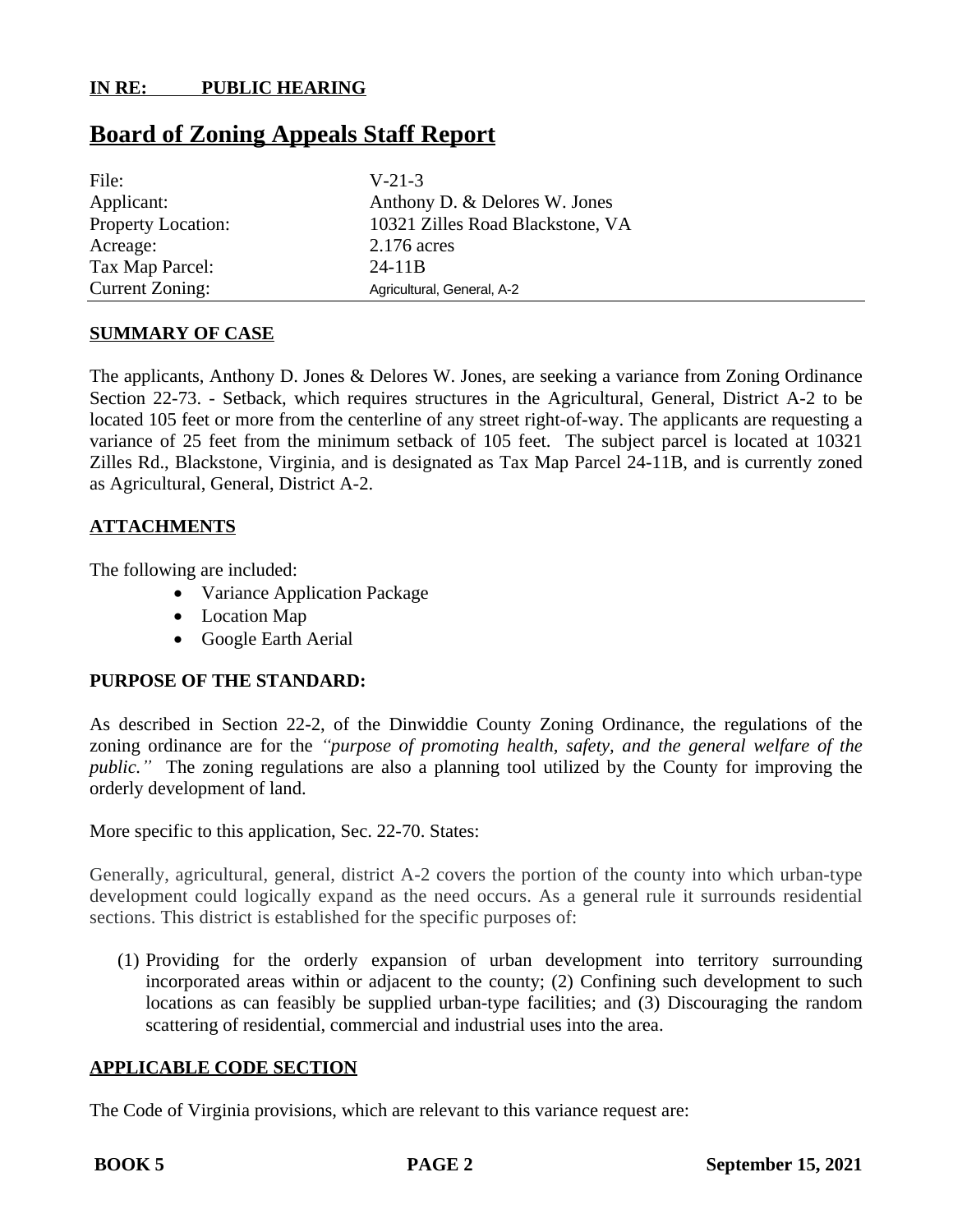#### **Sec. 15.2-2201. Definitions**

"Variance" means, in the application of a zoning ordinance, a reasonable deviation from those provisions regulating the shape, size, or area of a lot or parcel of land or the size, height, area, bulk, or location of a building or structure when the strict application of the ordinance would unreasonably restrict the utilization of the property, and such need for a variance would not be shared generally by other properties, and provided such variance is not contrary to the purpose of the ordinance. It shall not include a change in use, which change shall be accomplished by a rezoning or by a conditional zoning.

#### **Sec. 15.2-2309. Powers and duties of boards of zoning appeals.**

The Board of Zoning Appeals has authority to grant a variance as defined in  $\S$  15.2-2201, provided that the burden of proof shall be on the applicant to prove by a preponderance of the evidence that his application meets the standard for a variance as defined in § 15.2-2201 and the criteria set out in this section.

"Notwithstanding any other provision of law, general or special, a variance shall be granted if the evidence shows that the strict application of the terms of the ordinance would unreasonably restrict the utilization of the property or that the granting of the variance would alleviate a hardship due to a physical condition relating to the property or improvements thereon at the time of the effective date of the ordinance, and (i) the property interest for which the variance is being requested was acquired in good faith and any hardship was not created by the applicant for the variance; (ii) the granting of the variance will not be of substantial detriment to adjacent property and nearby properties in the proximity of that geographical area; (iii) the condition or situation of the property concerned is not of so general or recurring a nature as to make reasonably practicable the formulation of a general regulation to be adopted as an amendment to the ordinance; (iv) the granting of the variance does not result in a use that is not otherwise permitted on such property or a change in the zoning classification of the property; and (v) the relief or remedy sought by the variance application is not available through a special exception process that is authorized in the ordinance pursuant to subdivision 6 of § 15.2-2309 or the process for modification of a zoning ordinance pursuant to subdivision A 4 of  $\S$  15.2-2286 at the time of the filing of the variance application."

The Dinwiddie County Code provisions, which are relevant to this variance request are:

#### **Sec. 22-73. - Setback.**

Structures in agricultural, general, district A-2 shall be located 105 feet or more from the centerline of any street right-of-way, except that signs may be erected up to the property line, however, such signs shall not block the view of traffic from a roadway. This shall be known as the "setback line".

#### **CASE ANALYSIS**

The applicant is seeking a variance of approximately 25 feet from the front yard setback to construct a foyer and garden sunroom on the front of the existing single-family dwelling on Tax Map Parcel 24- 11B, which is located at 10321 Zilles Road. The subject property is zoned Agricultural, General, District, A-2 and is approximately 2.176 acres in area which is below the 3.0 acre minimum lot size required in the A-2 Zoning District. The applicant desires to build a foyer and garden sunroom on the front of the existing single-family dwelling on the subject property where there is an existing stoop and stairs leading up to the front of the house. The existing dwelling does not meet the required front setback in the A-2 Zoning District as the eastern portion of the dwelling is approximately 95 feet from the centerline of Zilles Road right-of-way, and the front setback requirement for A-2 zoned property is 105 feet from the centerline of the road right-of-way. Additionally, from the front door of the dwelling to the road centerline is approximately 100 feet.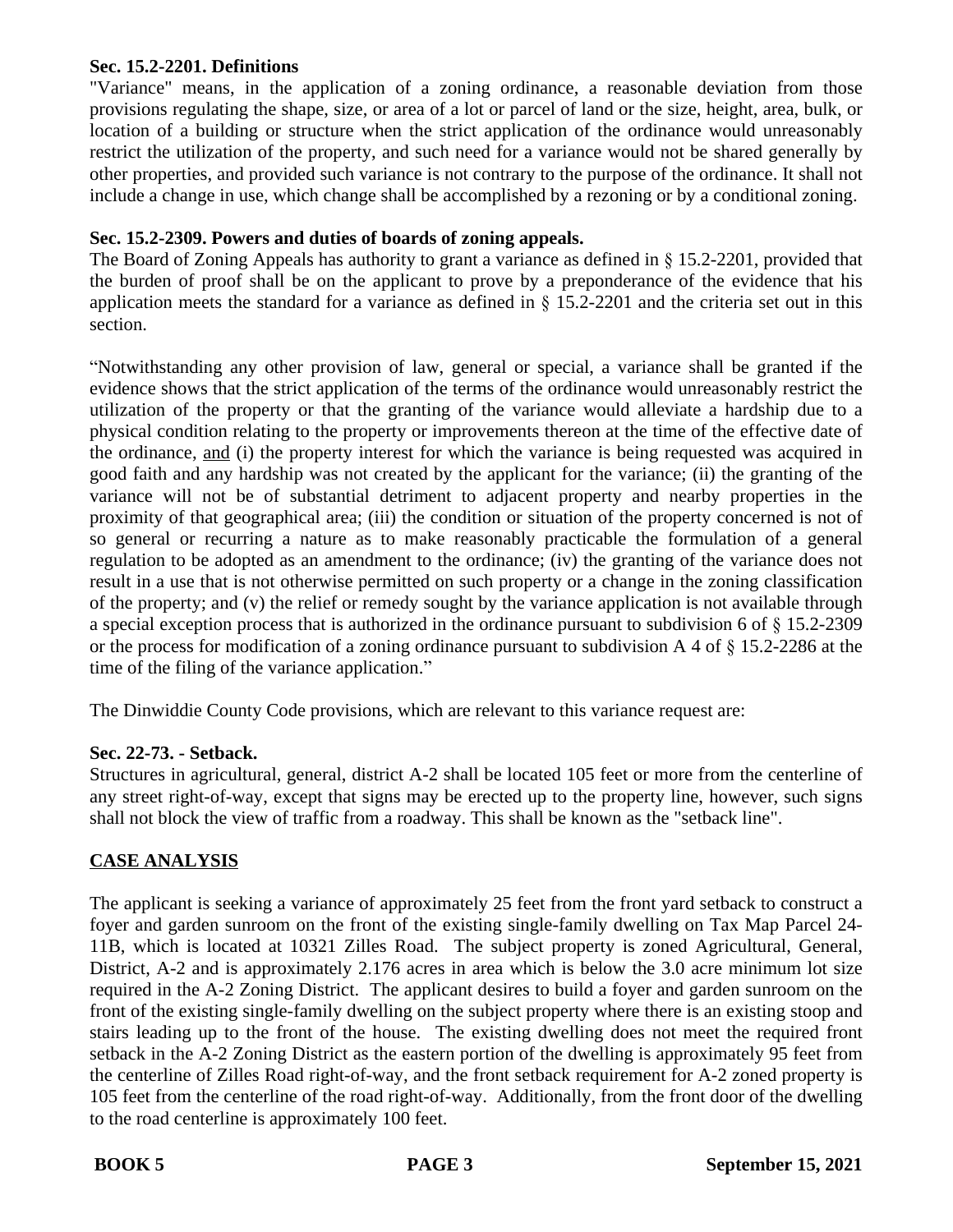Given the existing location of the dwelling, the dwelling is already within the required front setback. The subject dwelling was constructed in 2006 when the front setback requirement in the A-2 Zoning District was 75 feet from the road right-of-way, and it appears that even the existing stoop and stairs do encroach into the original front setback. The applicant is not the original property owner; therefore, the applicant is not responsible for the existing site conditions related to the encroachment into the front setback. The existing stoop is six feet in depth and the stairs project out an additional five feet from the stoop. To note, per Zoning Ordinance standards the stairs are not required to meet building setback requirements. As indicated in the applicants' variance request, the applicants are requesting to encroach into the front building setback with the proposed foyer and garden sunroom additions, and with the existing stoop the new additions would be increasing the encroachment by approximately four feet.

Further, to note as part of the evaluation of existing site conditions the front yard of the subject property is a low area of the property which does retain stormwater during rain events, and the applicants indicated to staff that a covered porch/foyer would help keep stormwater away from the foundation. Additionally, the front of the subject property does abut up against the additional widened road right-of-way needed for the approach to the railroad bridge on Zilles Road and there is a steep slope and guardrail at the top of the steep slope which separates the front yard from the roadway, which is unique to the subject property. Finally, the existing parcel is an elongated lot running parallel to Zilles Road, and as a result is the depth of the parcel is limited and limits the placement of the dwelling on the lot with respect to the front and rear property lines.

#### **AUTHORIZATION FOR GRANTING VARIANCES**

#### **The Code of Virginia, specifically Sec. 15.2-2309. Powers and duties of boards of zoning appeals, states:**

The Board of Zoning Appeals has authority to grant a variance as defined in § 15.2-2201, provided that the burden of proof shall be on the applicant to prove by a preponderance of the evidence that his application meets the standard for a variance as defined in § 15.2-2201 and the criteria set out in this section.

"Notwithstanding any other provision of law, general or special, a variance shall be granted if the evidence shows that the strict application of the terms of the ordinance would unreasonably restrict the utilization of the property or that the granting of the variance would alleviate a hardship due to a physical condition relating to the property or improvements thereon at the time of the effective date of the ordinance, and (i) the property interest for which the variance is being requested was acquired in good faith and any hardship was not created by the applicant for the variance; (ii) the granting of the variance will not be of substantial detriment to adjacent property and nearby properties in the proximity of that geographical area; (iii) the condition or situation of the property concerned is not of so general or recurring a nature as to make reasonably practicable the formulation of a general regulation to be adopted as an amendment to the ordinance; (iv) the granting of the variance does not result in a use that is not otherwise permitted on such property or a change in the zoning classification of the property; and (v) the relief or remedy sought by the variance application is not available through a special exception process that is authorized in the ordinance pursuant to subdivision 6 of § 15.2-2309 or the process for modification of a zoning ordinance pursuant to subdivision A 4 of § 15.2-2286 at the time of the filing of the variance application."

#### **STAFF EVALUATION**

Strict application of the ordinance, meaning not allowing the proposed foyer and garden sunroom to be constructed within approximately 80 feet of the centerline of the Zilles road right-of-way, does prevent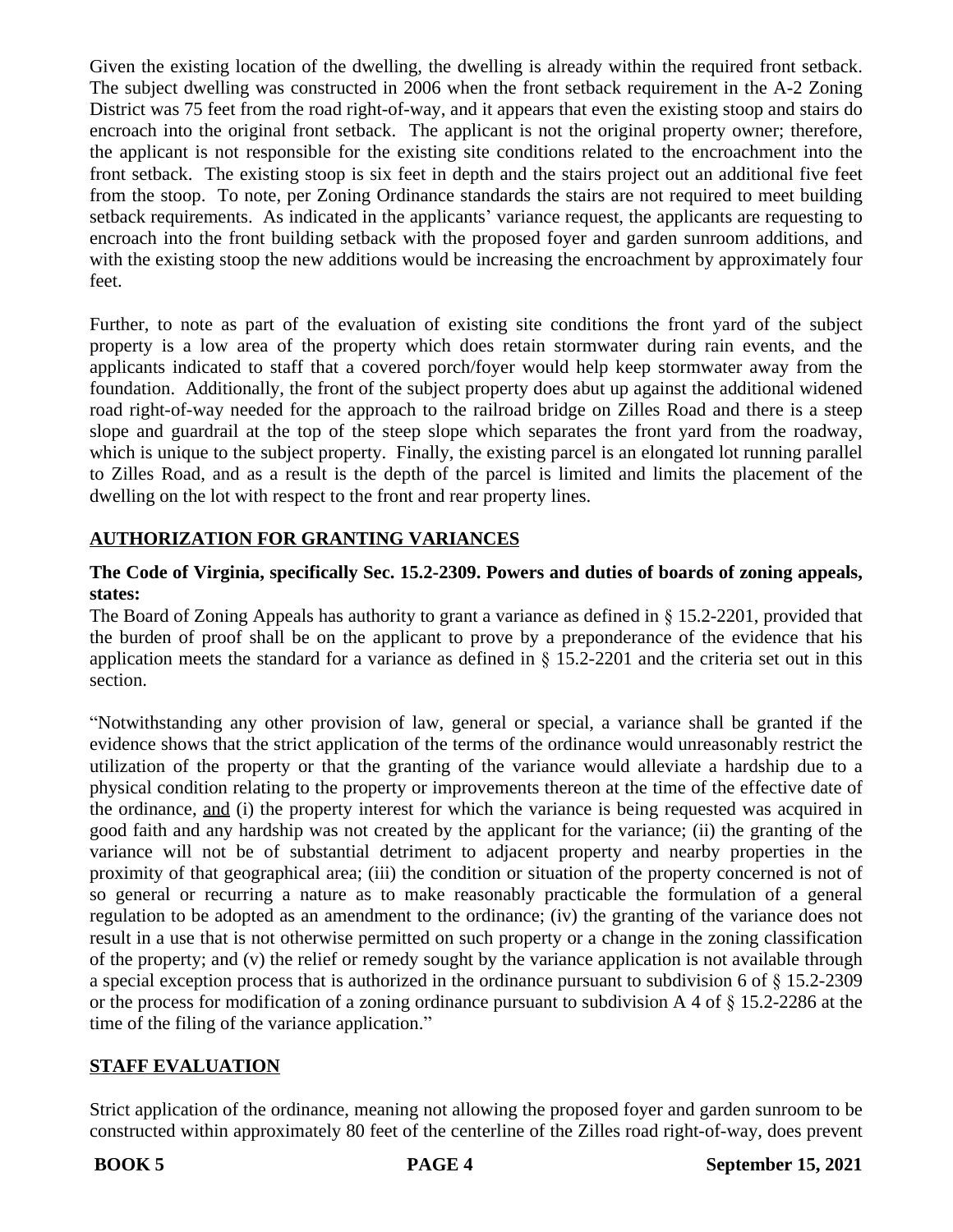the proposed additions from being constructed. The existence of the additional road right-of-way needed for the bridge approach/embankment, the nonconforming lot size below the three-acre minimum lot size required in A-2 and elongated lot configuration, and the fact that the existing stoop already projects into the front setback do restrict the property from being further improved. Given the aforementioned property conditions, the site conditions unreasonably restrict the improvements proposed by the applicants.

For case, V-21-3, staff recommends **APPROVAL** of the variance of 25 feet from the front yard setback requirement for a proposed foyer and garden sunroom due to the conditions within the front yard of the subject property. The Code of Virginia states in 15.2-2309 that, notwithstanding any other provision of law, general or special, a variance shall be granted if the evidence shows that the strict application of the terms of the ordinance would unreasonably restrict the utilization of the property or that the granting of the variance would alleviate a hardship due to specific site conditions relating to the property or improvements thereon at the time of the effective date of the ordinance, and

#### **(i) the property interest for which the variance is being requested was acquired in good faith and any hardship was not created by the applicant for the variance;**

The applicants did not create the hardship as the dwelling was purchased after it was constructed in its current location, and the Virginia Department of Transportation (VDOT) did purchase additional right-of-way along the front yard as part of the railroad bridge improvement project.

#### **(ii) the granting of the variance will not be of substantial detriment to adjacent property and nearby properties in the proximity of that geographical area;**

In the event the variance is granted, there is no indication that the use will be of any detriment to the adjacent property owners, as the proposed addition into the front yard will be between the bridge embankment and no other property, and the road and dwelling are protected from one another by the embankment and the existing guardrail along Zilles Road.

#### **(iii) the condition or situation of the property concerned is not of so general or recurring a nature as to make reasonably practicable the formulation of a general regulation to be adopted as an amendment to the ordinance;**

The conditions on the property are not so general that it could be remedied with an amendment to the ordinance, specifically to the zoning map by amending the front building setback requirement for dwellings in the A-2 zoning district.

#### **(iv)the granting of the variance does not result in a use that is not otherwise permitted on such property or a change in the zoning classification of the property; and**

Granting the variance would not add to the legal uses permitted on the property.

**(v) the relief or remedy sought by the variance application is not available through a special exception process that is authorized in the ordinance pursuant to subdivision 6 of § 15.2- 2309 or the process for modification of a zoning ordinance pursuant to subdivision A4 of § 15.2-2286 at the time of the filing of the variance application.**

There is no relief in this instance offered by a special exception or the process for modification of the Zoning Ordinance.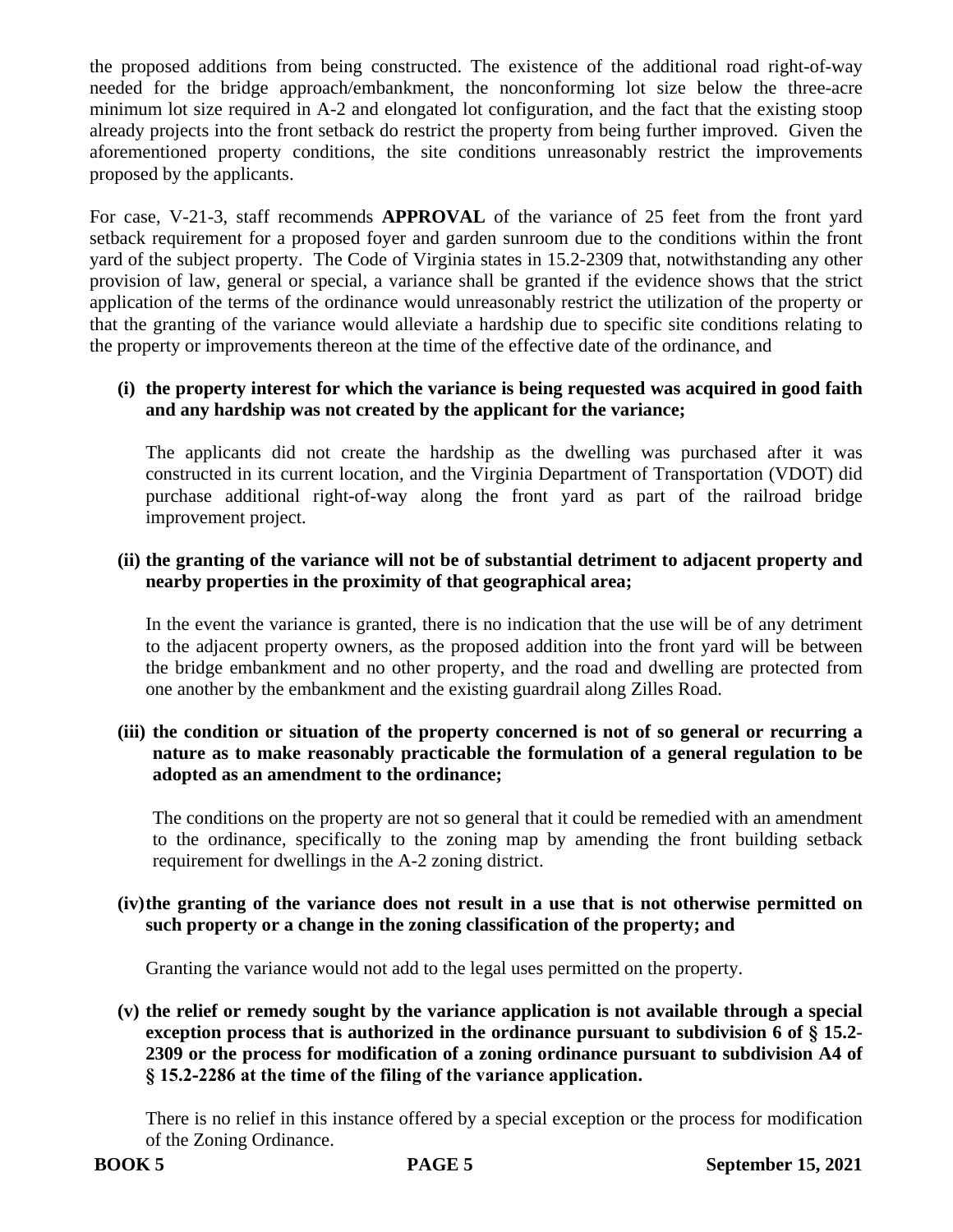#### **BOARD OF ZONING APPEALS ACTION:**

The final statement of action would be similar to the following. If a Board of Zoning Appeals member chooses to make this motion, it should be read aloud:

I move that the Board of Zoning Appeals adopts the following resolution:

WHEREAS, the Code of Virginia, specifically § 15.2-2309, states that the Board of Zoning Appeals shall grant a variance if the evidence shows that the strict application of the terms of the ordinance would unreasonably restrict the utilization of the property or that the granting of the variance would alleviate a hardship due to unique conditions relating to the property or improvements thereon at the time of the effective date of the ordinance, and:

- i. the property interest for which the variance is being requested was acquired in good faith and any hardship was not created by the applicant for the variance;
- ii. the granting of the variance will not be of substantial detriment to adjacent property and nearby properties in the proximity of that geographical area;
- iii. the condition or situation of the property concerned is not of so general or recurring a nature as to make reasonably practicable the formulation of a general regulation to be adopted as an amendment to the ordinance;
- iv. the granting of the variance does not result in a use that is not otherwise permitted on such property or a change in the zoning classification of the property; and
- v. the relief or remedy sought by the variance application is not available through a special exception process that is authorized in the ordinance pursuant to subdivision 6 of § 15.2-2309 or the process for modification of a zoning ordinance pursuant to subdivision A4 of § 15.2- 2286 at the time of the filing of the variance application; and

**WHEREAS, the Board (FINDS AS TRUE or DOES NOT FIND AS TRUE) the factual statements and rationale set forth in the staff report,** 

**BE IT THEREFORE RESOLVED THAT pursuant to Virginia Code Section 15.2-2309, after full examination of the facts and law related to the case, the Board of Zoning Appeals finds the foregoing criteria are (MET or NOT MET) and the Board of Zoning Appeals (APPROVES or DENIES) variance request V-21-3, to grant the request for a variance of 25 feet from the minimum setback of 105 feet.**

Mr. Bassett asked if there were any questions from the Board members.

Mr. Everett asked if the property conformed to the setbacks in 2006.

Mr. Bassett said it did in the front of the house, but the stoop still encroached into the front setback.

Mr. Seay asked if the house was built in violation.

Mr. Bassett said that is not correct. It was built within the guidelines of our zoning.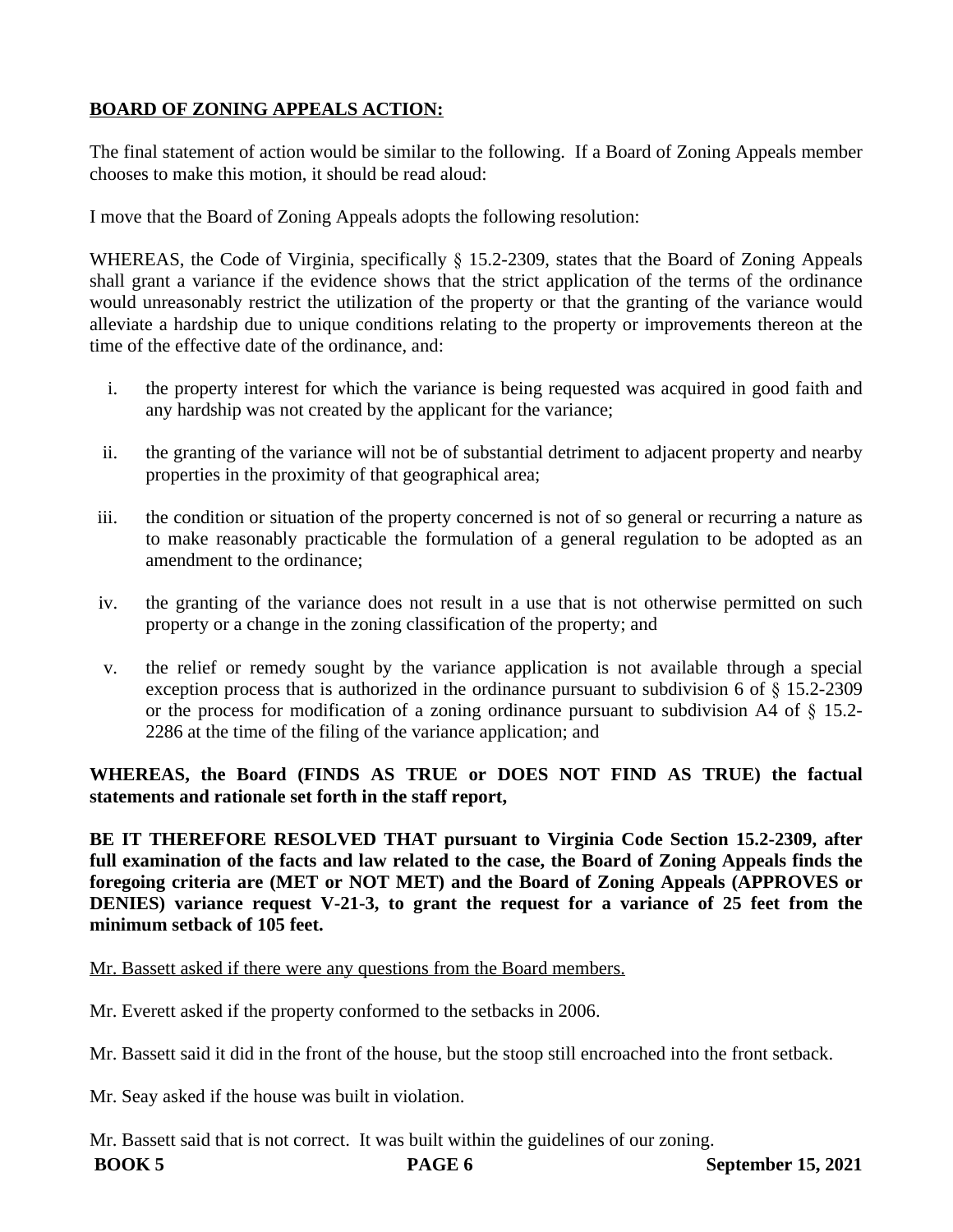The Vice Chairman asked if there were any more questions for Mr. Bassett. She said since there are none would the applicant like to come forward and add anything?

Mr. Anthony Jones, 10321 Zilles Road, Blackstone VA, came forward and said he agreed with what Mr. Bassett said, but wanted to add that he thought the setback should have been 30 feet and not 25 feet and that is because of the steps. There was some general conversation about that 30 feet that ensued. Mr. Jones wanted to know what the possibility was of him getting back his \$500 dollars. He said if there was some type of overlay in the County that addressed properties that fall into this same predicament as he does, meeting the year they were built setbacks, but not meeting the current setbacks, the fee for a variance could be waved.

There was some general conversation about whether the applicant needed 25 or 30 feet. Mr. Drewry stated that they could not address anything pertaining to 30 feet because the public hearing was only advertised for 25 feet. Mr. Drewry said if they were to do so they would be out of compliance with the legally advertised public hearing.

The Vice Chairman asked if there were any questions for the applicant. She said since there are none she was opening the public hearing portion of the case. She asked if anyone had signed up to speak or was on the phone line that wanted to speak. She said since there isn't anyone she was closing the public hearing. She asked the Board members if they had anything else they wanted to add and if not she would entertain a motion.

Mr. Bostic made a motion and read the following: WHEREAS, the Board FINDS AS TRUE the factual statements and rationale set forth in the staff report,

BE IT THEREFORE RESOLVED THAT pursuant to Virginia Code Section 15.2-2309, after full examination of the facts and law related to the case, the Board of Zoning Appeals finds the foregoing criteria are MET and the Board of Zoning Appeals APPROVES variance request V-21-3, to grant the request for a variance of 25 feet from the minimum setback of 105 feet. It was seconded by Mr. Everett and with Mr. Everett, Mr. Seay, Mr. Bostic and Ms. Sheets "AYE" V-21-3 was approved.

#### **IN RE: BOARD MEMBER COMMENTS**

The Vice Chairman asked the members if they had any questions. She said since there are none we will move to Zoning Administrator comments.

#### **IN RE: ZOINING ADMINISTRATIRO COMMENTS**

The Vice Chairman asked Mr. Bassett if he had any comments. Mr. Bassett said he did not have any.

#### **IN RE: ADJOURNMENT**

The Vice Chairman said if there is no further business she would entertain a motion for adjournment. Mr. Seay made a motion to adjourn and Mr. Everett seconded it and with all members present voting "AYE" the meeting adjourned at 7:37 p.m.

Respectfully submitted: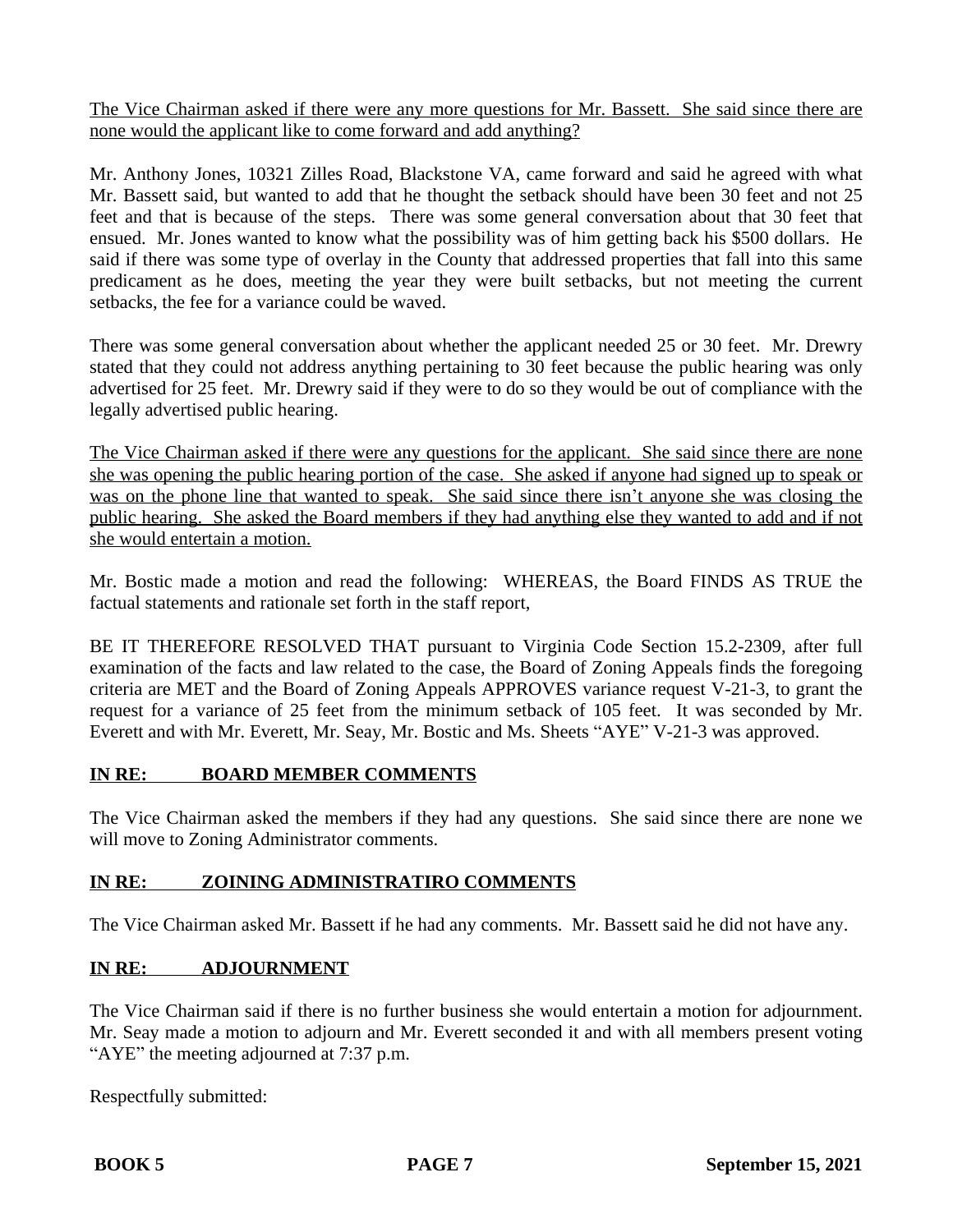Mark Bassett Planning Director/Zoning Administrator

> Signed: Wilson Yager, BZA Chairman Dated:  $\_\_$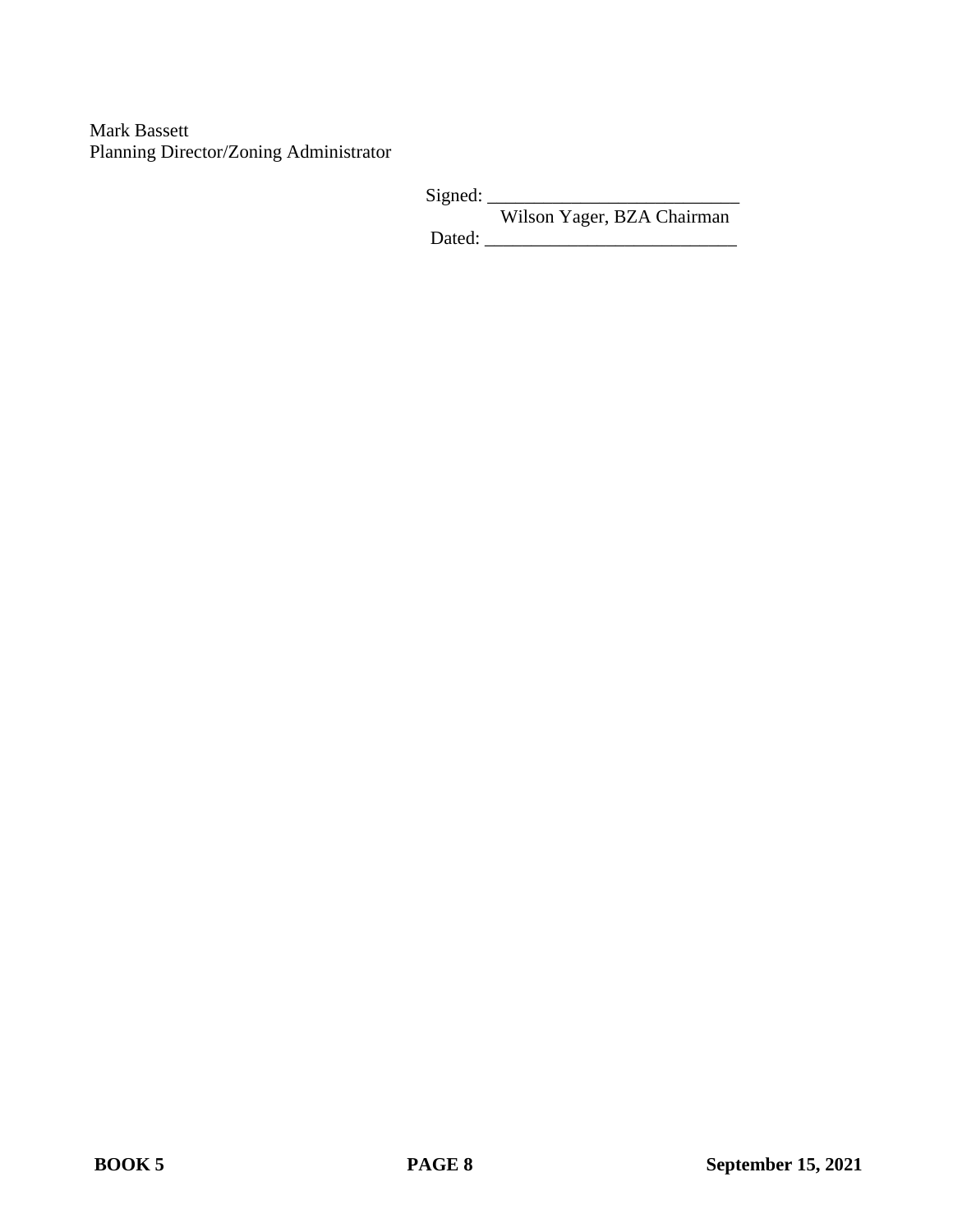

### **Resolution of the BOARD OF ZONING APPEALS of DINWIDDIE COUNTY, VIRGINIA**

BE IT RESOLVED, by the Board of Zoning Appeals of Dinwiddie County, Virginia that \_\_\_\_\_\_\_\_\_\_\_\_\_\_\_\_ shall be appointed as the Chairman of the Board of Zoning Appeals of Dinwiddie County, Virginia for the year 2022, or until he or she resigns, is unable to hold office, or until a successor assumes office.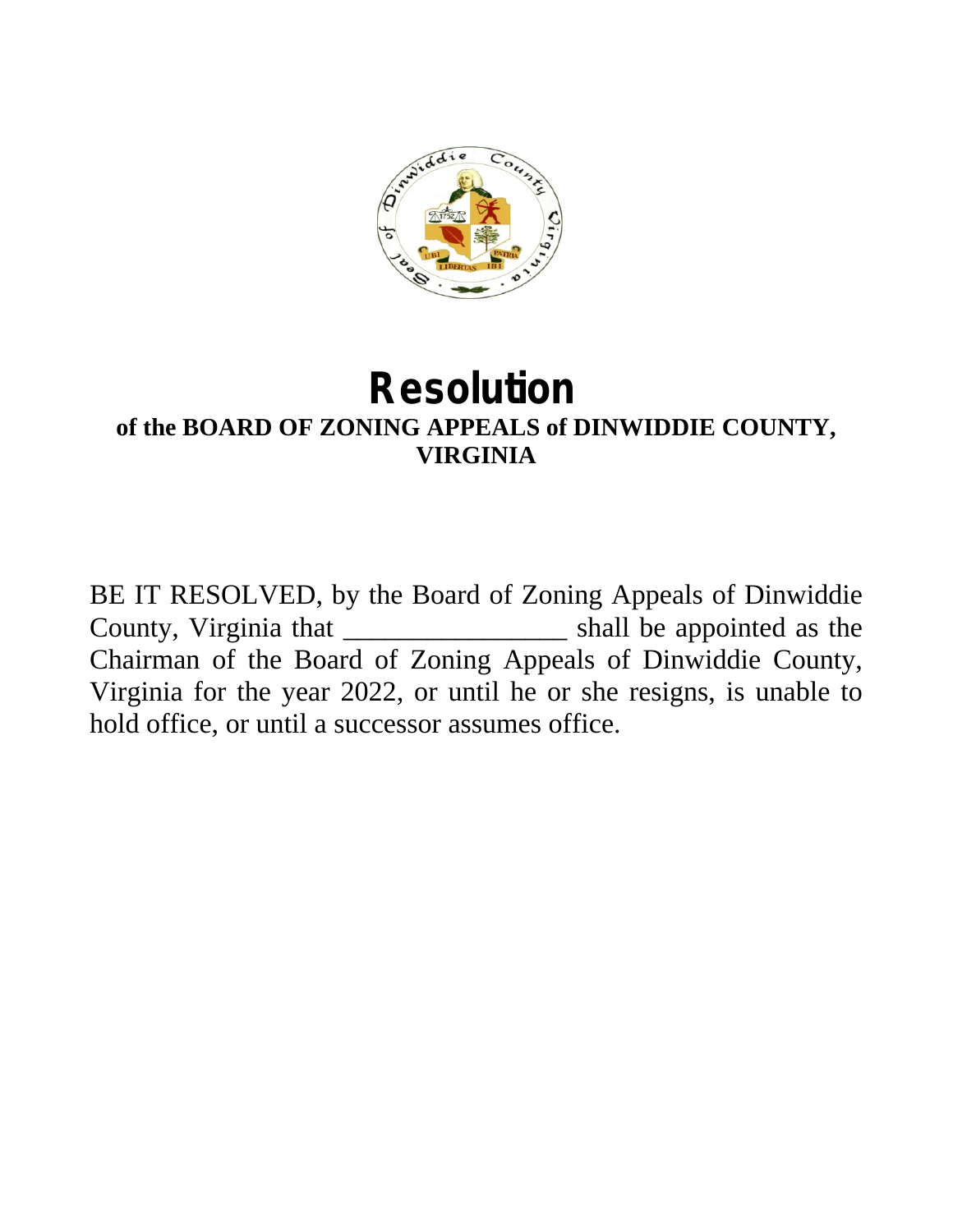

## **Resolution of the BOARD OF ZONING APPEALS of DINWIDDIE COUNTY, VIRGINIA**

BE IT RESOLVED, by the Board of Zoning Appeals of Dinwiddie County, Virginia that \_\_\_\_\_\_\_\_\_\_\_\_\_\_\_\_ shall be appointed as the Vice Chairman of the Board of Zoning Appeals of Dinwiddie County, Virginia for the year 2022, or until he or she resigns, is unable to hold office, or until a successor assumes office.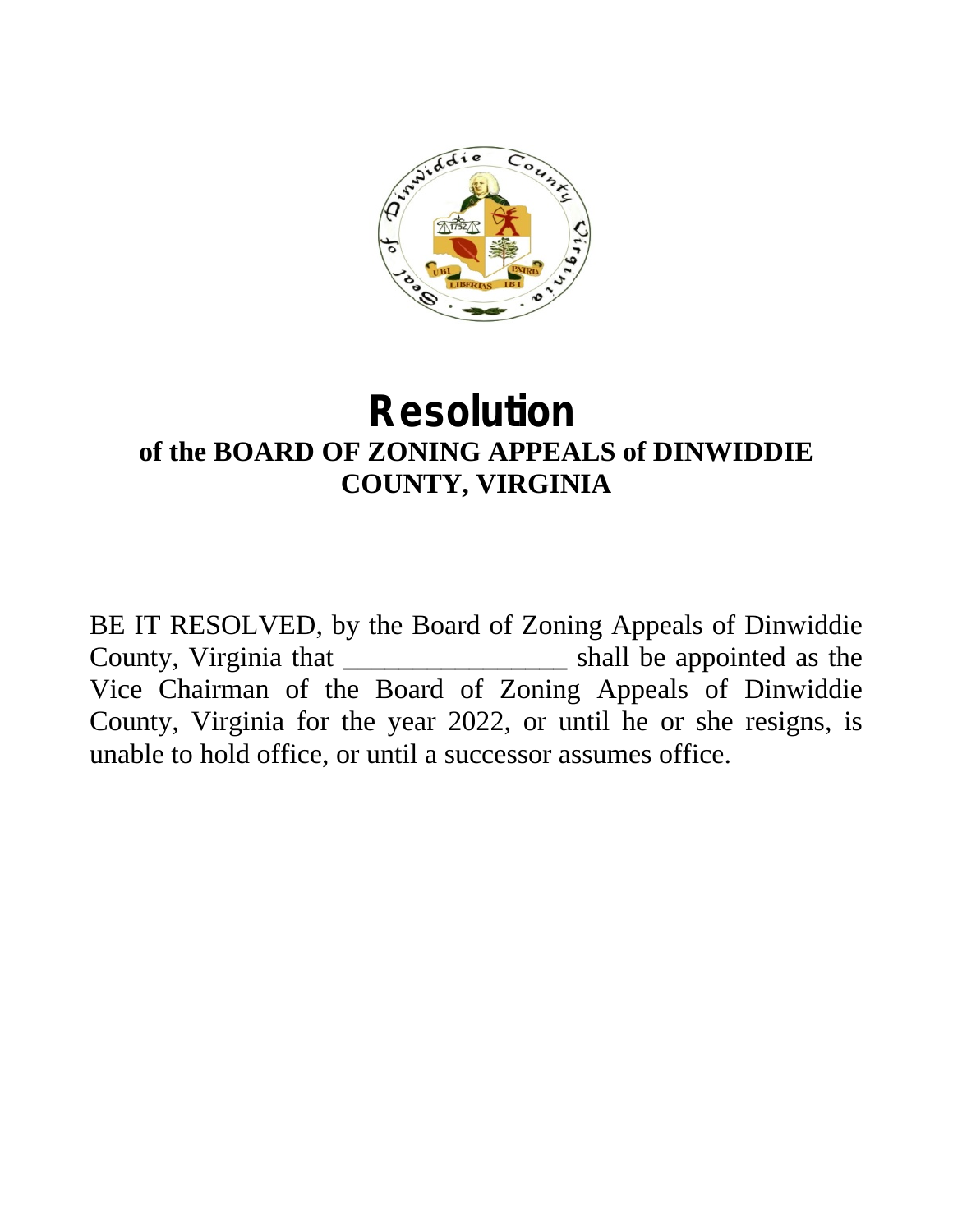

## **Resolution of the BOARD OF ZONING APPEALS of DINWIDDIE COUNTY, VIRGINIA**

BE IT RESOLVED, by the Board of Zoning Appeals of Dinwiddie County, Virginia that \_\_\_\_\_\_\_\_\_\_\_\_\_\_\_\_ shall be appointed as the Secretary of the Board of Zoning Appeals of Dinwiddie County, Virginia for the year 2022, or until he or she resigns, is unable to hold office, or until a successor assumes office.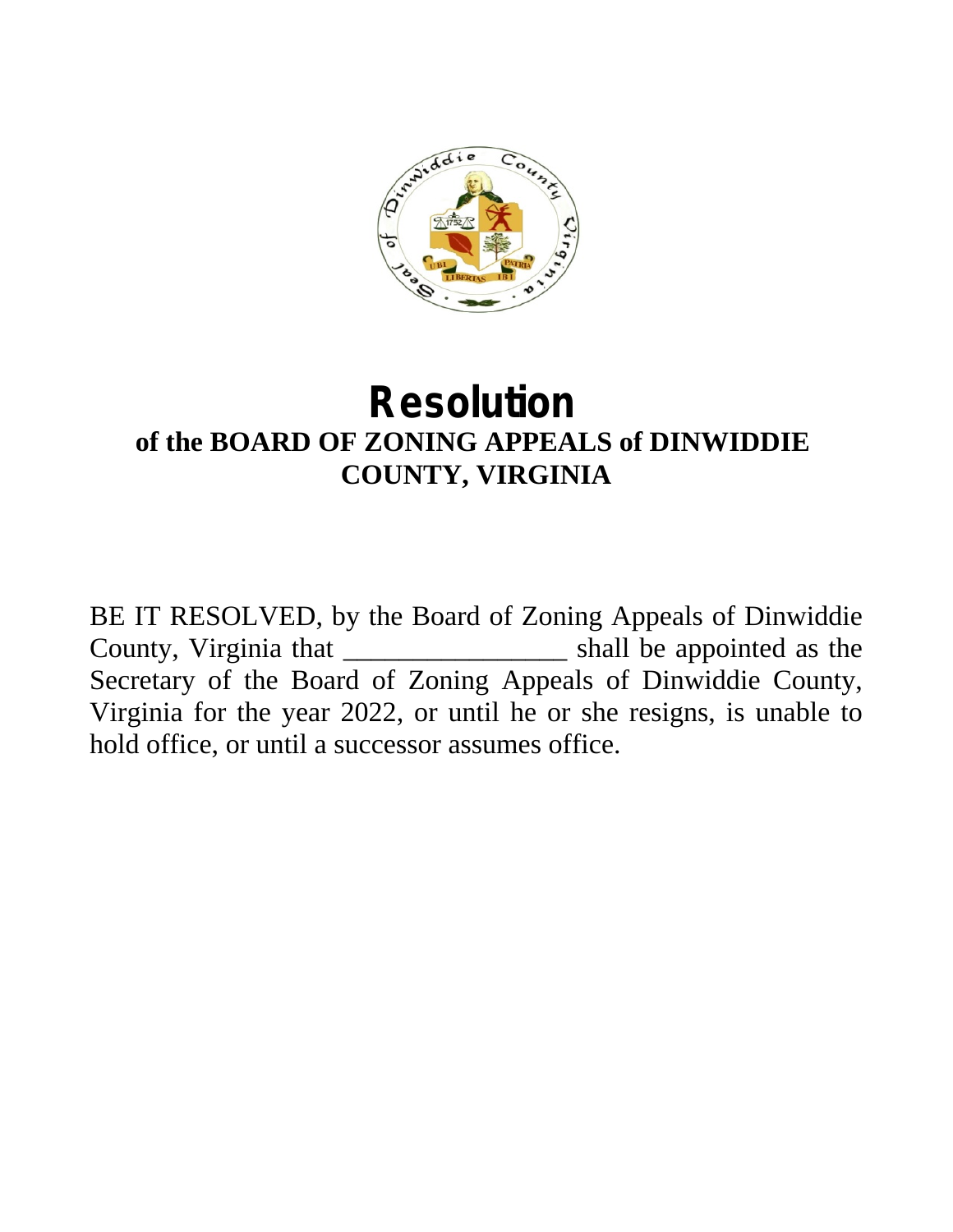

# **Resolution**

#### **of the BOARD OF ZONING APPEALS of DINWIDDIE COUNTY, VIRGINIA**

#### **ORGANIZATIONAL MEETING OF THE BOARD OF ZONING APPEALS SCHEDULE OF MEETINGS AND DATES FOR 2022**

*WHEREAS,* the Board of Zoning Appeals of Dinwiddie County, Virginia, in accordance with the Code of Virginia, 1950, as amended may adopt a regular meeting schedule,

*NOW THEREFORE BE IT RESOLVED by the Board of Zoning Appeals of Dinwiddie County, Virginia,* that the following rules shall apply for the year 2022:

- 1. Regular Meetings of the Board shall be held every other month, on the third Wednesday of the month in the Government Center Building Board Meeting Room 14010 Boydton Plank Road, Dinwiddie Virginia 23841. The Regular Meeting time shall be 7:00 p.m. unless otherwise noted.
- 2. If a meeting with an advertised public hearing is canceled due to weather or other conditions, it shall be continued for 7 days to the same time and place. If no cases are pending, the Board may cancel the meeting or the Board may hold the meeting to receive training or to consider matters brought before it by the Secretary of the BZA.

The regular meeting dates are as follows:

| January 19, 2022   | March 16, 2022    |
|--------------------|-------------------|
| May 18, 2022       | July 20, 2022     |
| September 21, 2022 | November 16, 2022 |

\*Note: The organizational meeting for the calendar year 2023 will be held on January18, 2023 at 7:00 p.m.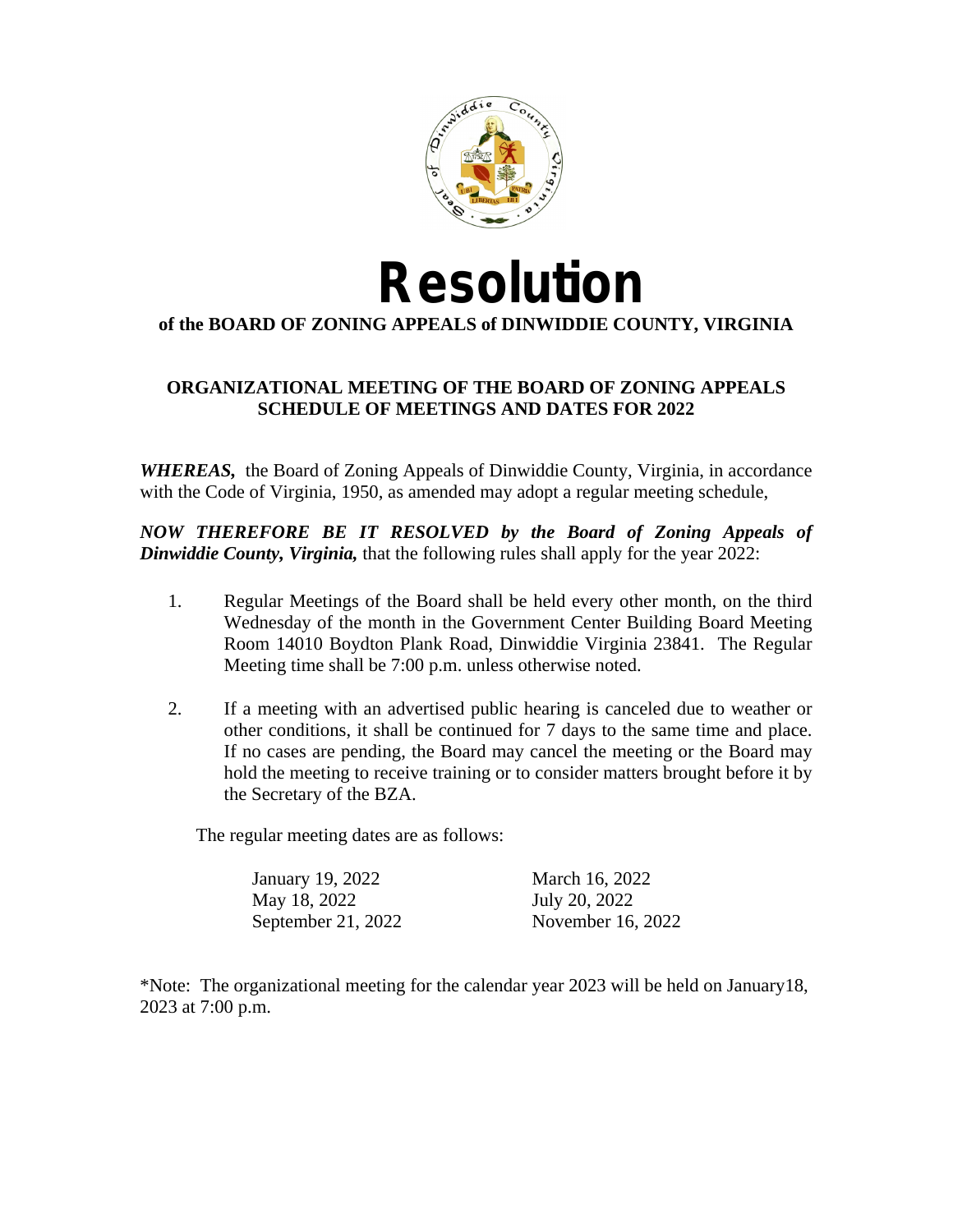## *Dinwiddie County Board of Zoning Appeals Bylaws*

## *TABLE OF CONTENTS*

## *Articles*

- *1. Objectives*
- *2. Members*
- *3. Officers and Their Selection*
- *4. Duties of Officers*
- *5. Meetings*
- *6. General Rules of Procedure*
- *7. Citizen Comment Period*
- *8. Voting*
- *9. Public Hearings*
- *10. Committees*
- *11. Amendments*
- *12 Severability*

*These bylaws are written rules of conduct for the Dinwiddie County Board of Zoning Appeals and are intended to establish best practices for meeting behavior and structure, but are not required by code.*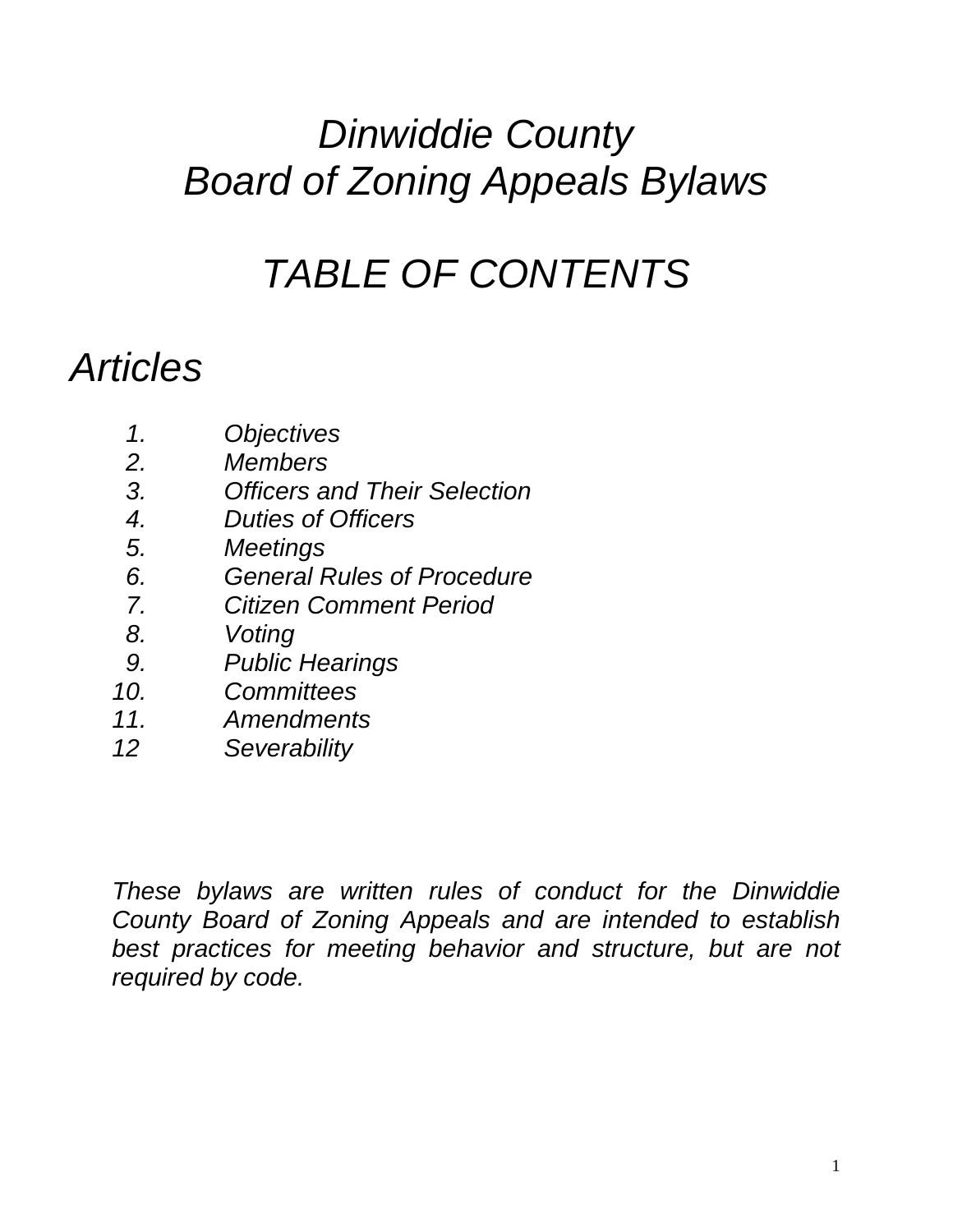#### *ARTICLE 1 - OBJECTIVES*

- *1 The Dinwiddie County Board of Zoning Appeals ("Board") is established to administer the powers and duties set forth in Title 15.2, Article 7 of the Code of Virginia and all amendments or changes thereto. As defined in Chapter 22, Article 3 of the Code of Dinwiddie County these powers and duties are:*
	- *a. To hear appeals from any order, requirement, decision or determination made by an administrative officer in the administration or enforcement of zoning ordinances.*
	- *b. To authorize, upon appeal in specific cases, such variance from the terms of this chapter as will not be contrary to the public interest, and the strict application of the ordinance would unreasonably restrict the utilization of the property, and such need for a variance would not be shared generally by other properties, and provided such variance is not contrary to the purpose of the ordinance.*
	- *c. To hear and decide appeals from the decision of the zoning administrator or applications for such special exceptions as may be authorized by Chapter 22 of the Code of Dinwiddie County.*
- *2 The official title of this Board shall be the Dinwiddie County Board of Zoning Appeals.*

#### *ARTICLE 2 - MEMBERS*

- *1 The Board shall consist of five (5) members appointed by the Circuit Court of the County. One of the members may be a member of the Planning Commission. All members must reside within Dinwiddie County.*
- *2 The term of the members are terms for five (5) years. Their successors shall be appointed for terms of five (5) years. Any member shall be eligible for reappointment. Any vacancy in membership shall be filled by an appointment by the Circuit Court of the County and all vacancies occurring otherwise than by expiration of term shall in all cases be for the unexpired term. Members shall not hold any other public office in the locality with the exception that one member may be a member of the Planning Commission.*
- *3 Any appointed member may be removed for cause by the appointing authority upon written notice and after a public hearing. Any member shall be disqualified to act upon a matter before the Board with respect to property in which the said member has an interest.*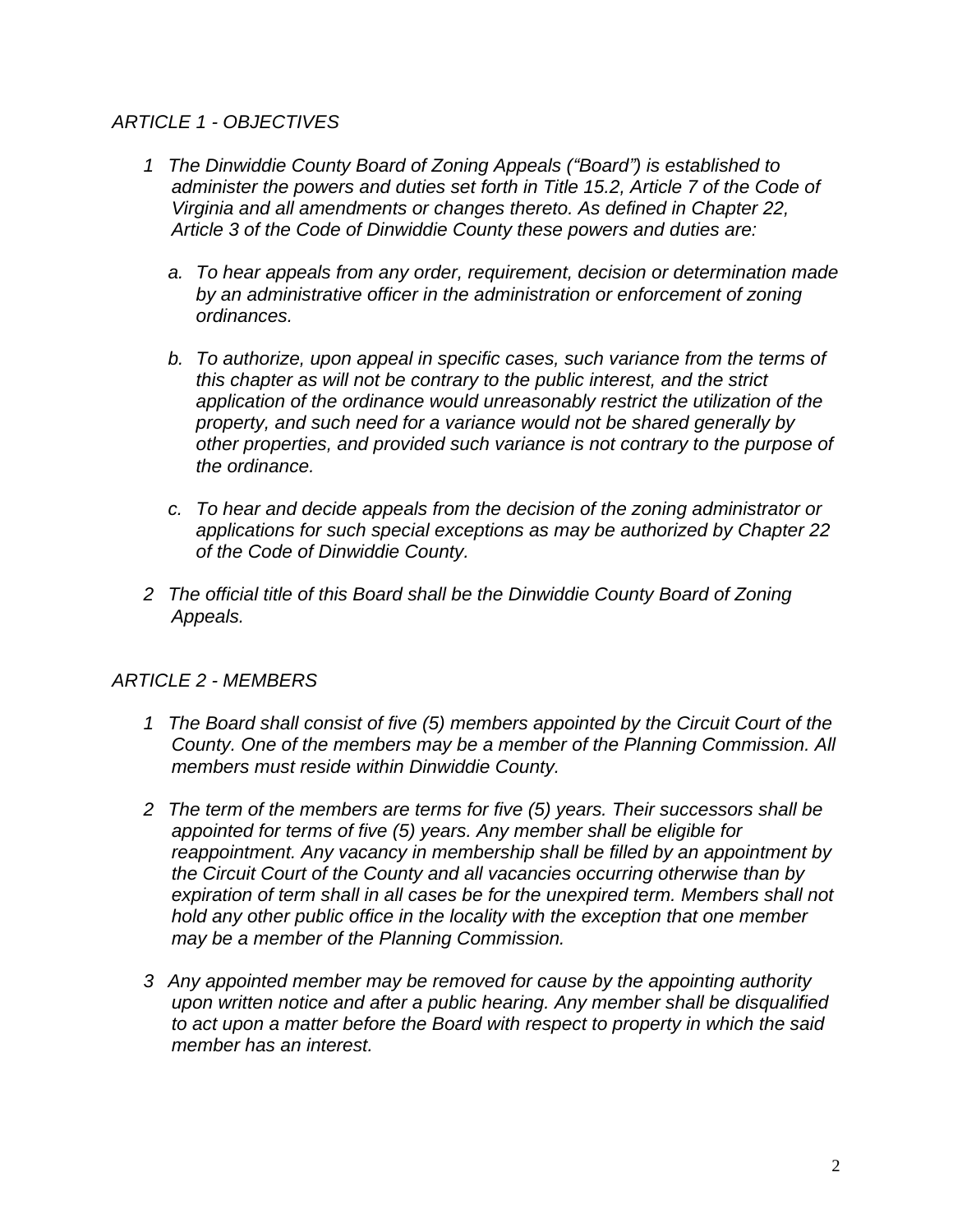#### *ARTICLE 3 - OFFICERS AND THEIR SELECTION*

- *1 The officers of the Board shall consist of a Chairman, Vice-Chairman, and a Secretary.*
- *2 Nomination of the Chairman and Vice-Chairman shall be made from the floor at the first meeting of each calendar year. Election of officers shall follow immediately.*
- *3 A candidate receiving a majority vote of the entire membership of the Board shall be declared elected. He shall take office immediately and serve for one (1) year or until his successor takes office.*
- *4 At the Board's first meeting of each year, the Board shall appoint a Secretary who shall be a salaried employee of the Planning Department. The Secretary shall not be entitled to vote on matters before the Board. In the absence of the Secretary, the Director of Planning shall designate a staff member to serve as Temporary Secretary.*
- *5 Officer vacancies shall be filled immediately by regular election procedures.*

#### *ARTICLE 4 - DUTIES OF OFFICERS*

- *1 The Chairman shall be a member of the Board and shall:*
	- *a. Preside at all meetings and hearings of the Board.*
	- *b. Appoint committees, special and/or standing, that are necessary for the business of the Board.*
	- *c. Promote the orderly and expeditious conduct of meetings.*
	- *d. Rule on all procedural questions. (Subject to a reversal by two-thirds (2/3) majority of the members present).*
	- *e. Ensure new members are properly oriented to the Board bylaws and rules of order.*
	- *f. The Chairman may speak in discussion, and vote on all questions.*
	- *g. Carry out other duties as assigned by the Board.*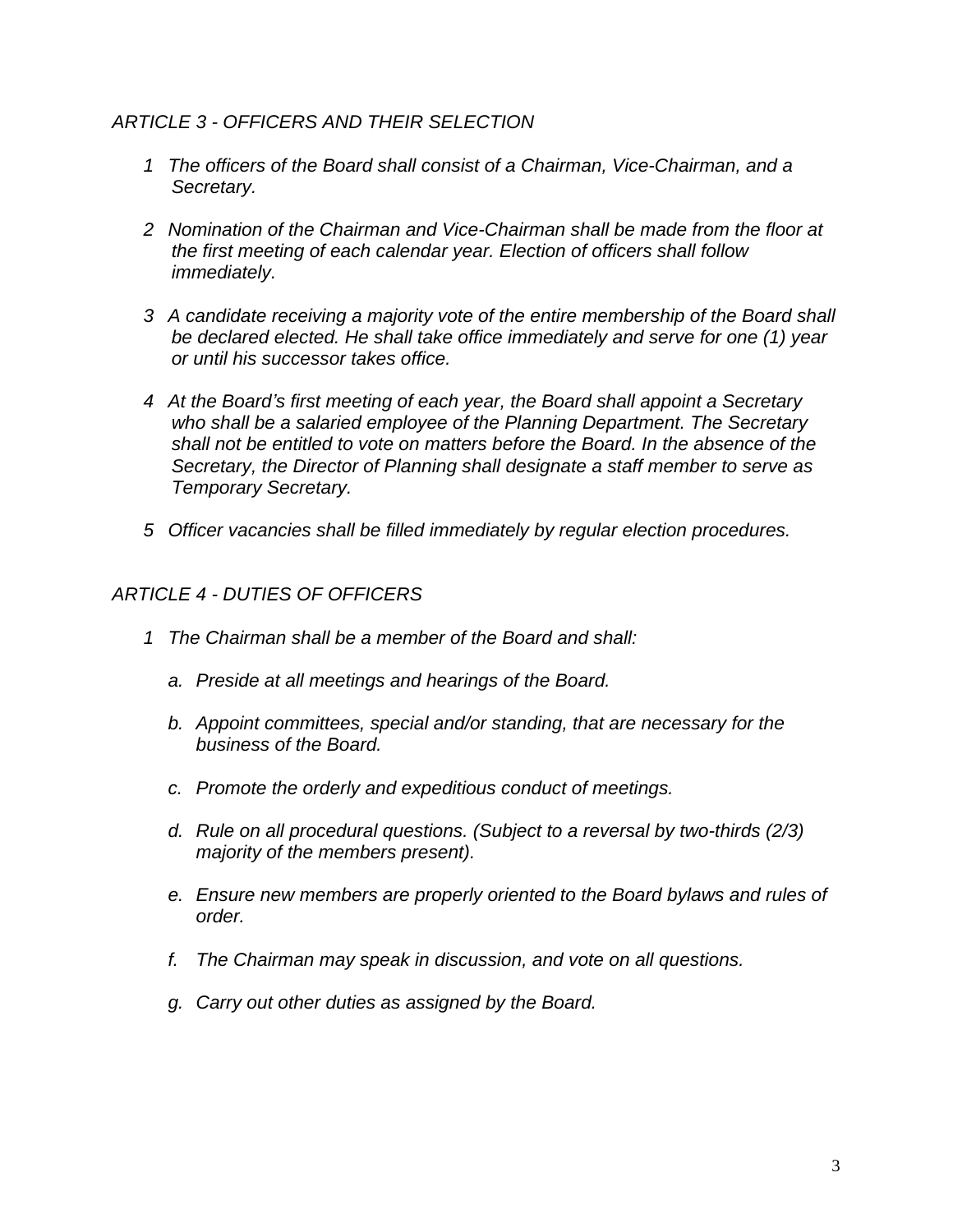- *2 The Vice-Chairman shall be a member of the Board and shall:*
	- *a. Perform the duties of the Chairman in the absence or disability or at the request of the Chairman.*
- *3 The Secretary shall be a non-member of the Board and shall:*
	- *a. Receive all applications for appeals to the Board and shall request of the applicant all information and collect other such information required to advise the Board fully of the issues before it.*
	- *b. Advertise all public hearings and notify the parties in interest of all hearing as required by law and these bylaws.*
	- *c. Keep all papers relating to an application, including written documentation of the decision of the Board, as part of the records of the Board and shall file such records in the Office of the Board as public records.*
	- *d. Keep the minutes of the Board's proceedings and other official actions and shall file them in the Office of the Board as public records.*
	- *e. Notify all applicants of the final action of the Board on applications for variances and special exceptions, appeals, and any other item over which the Board has jurisdiction.*
	- *f. Notify the Vice-Chairman, by telephone or in person, as soon as possible after the Secretary is informed that the Chairman (or Vice-Chairman) will not attend a Board meeting.*
	- *g. The Secretary or another member of the Planning staff, on behalf of the Secretary, shall prepare and file an Annual Report of the BZA with the Board of Supervisors.*

#### *ARTICLE 5 - MEETINGS*

- *1 The Board shall adopt a regular meeting time, location and schedule for the year at its first regular meeting of each year. If no cases are pending, the Board may hold its regular meeting to receive training or to consider matters brought before it by the Secretary of the Board of Zoning Appeals.*
- *2 All regular meetings shall be open to the public.*
- *3 A quorum must be present at all meetings to transact any official business. A quorum of the Board shall consist of three (3) of the five (5) members of the Board.*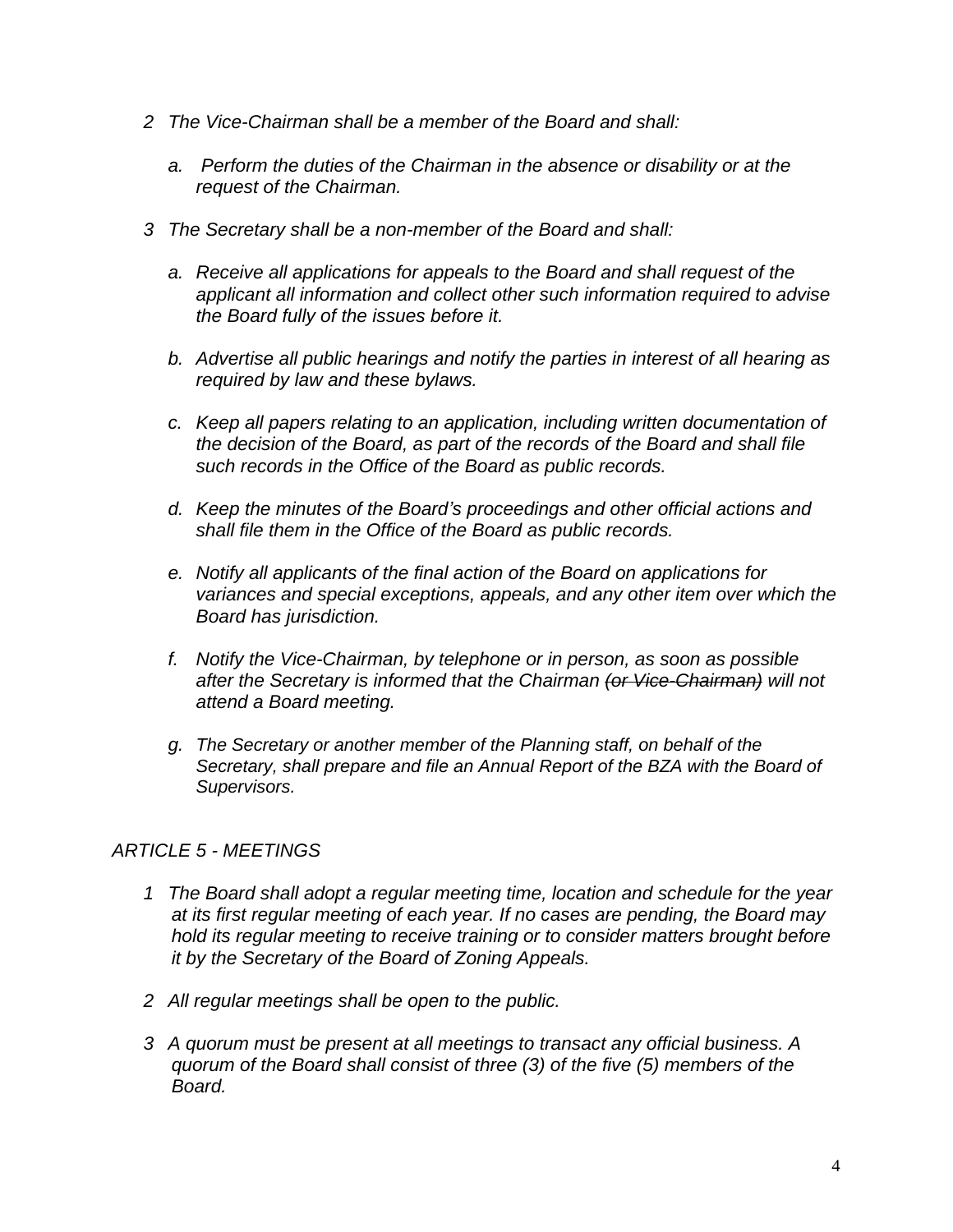- *a. If a quorum is not present, the Board's agenda shall be moved to the next regular or special meeting of the Board.*
- *b. An abstention, although not a vote in favor or against a motion, shall be counted as a vote for the purpose of determining a quorum.*
- *4 The order of business for a regular meeting shall be as follows, unless amended by a majority of the Board:*
	- *a. Call to order by Chairman.*
	- *b. Roll Call to determine quorum.*
	- *c. Review and approval of minutes from previous meetings.*
	- *d. Review agenda.*
	- *e. Citizen Comments unrelated to agenda items.*
	- *f. Public Hearings.*
	- *g. Old Business.*
	- *h. New Business.*
	- *i. Adjournment.*
- *5 All motions shall be restated by the Chairman before a vote is taken. The names of persons making and seconding motions shall be recorded.*
- *6 The Chairman of the Board may, at his discretion, administer oaths and compel the attendance of witnesses.*
- *7 The Board shall keep a set of minutes of all regular meetings, and these minutes shall be a public record.*
- *8 Board members are encouraged to attend all meetings, regular and special, and to notify the Chairman or Secretary as soon as possible if unable to attend a meeting. Any member who misses three (3) regular meetings in succession, or fails to attend at least sixty percent (60%) of regular scheduled meetings during any calendar year, without sufficient justification, is subject to recommendation by the Board to the appointing authority for removal from office.*
- *9 Non-legal staff of the governing body, applicant, landowner or his agent or attorney may have ex parte communications with a member of the board prior to the meeting but may not discuss the facts or law relative to a particular case, and most be in accordance with Va. Code § 15.2-2308.1.*
- *10 If a meeting exceeds four hours, the Chairman may continue the meeting until the next meeting. If there is a public hearing on the agenda, it can be continued without the need to re-advertise.*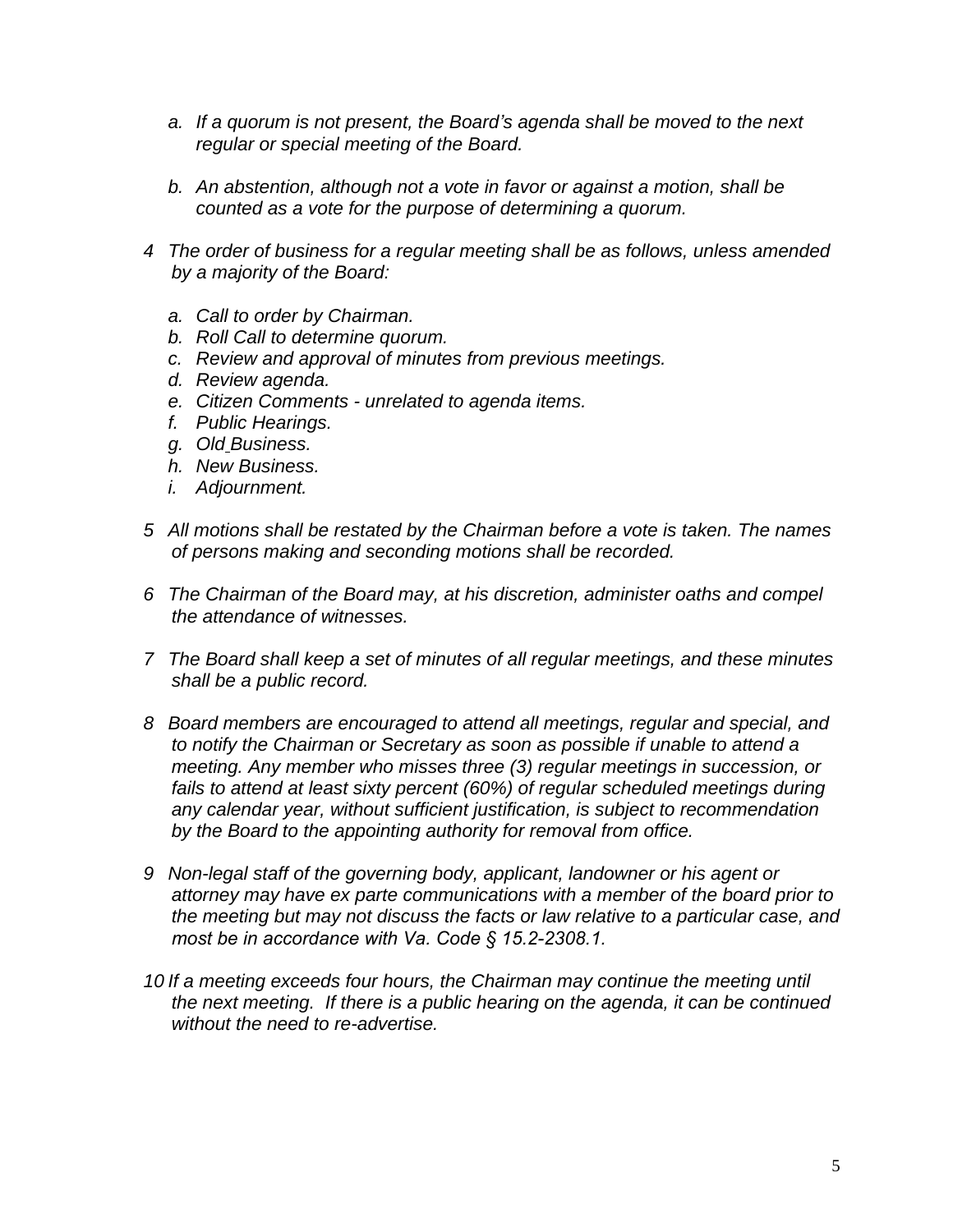*11 Special meetings of the Board may be called at any time by the Chairman or in the absence or unavailability of the Chairman, by the Vice-Chairman. The Secretary shall contact all members, at least fourteen (14) days in advance of a special meeting, informing them to the time and place of the meeting and the purpose thereof. If the special meeting is to hear a variance case or an appeal to the Board, then all advertisement requirements of a public hearing shall be met.* 

#### *ARTICLE 6 - GENERAL RULES OF PARLIMENTARY PROCEDURE*

- *1 The Board's Parliamentary Procedures shall be the most current edition of Robert's Rules of Order, in all matters not covered by the Board's bylaws, to the extent compatible with law and the historical practices of the Board. The County Attorney, or his or her designee, shall act as Parliamentarian to the Board. Any questions involving the interpretation or application of Robert's Rules shall be addressed to the County Attorney. The Board may amend, by Resolution, the rules as it deems appropriate. The following rules shall apply:*
	- *a. Members are not required to obtain the floor before making motions or speaking, which they may do while seated.*
	- *b. Motions need not be seconded. If a motion is not seconded, the Chairman shall decide if vote is taken on the motion or if a motion is dead.*
	- *c. There is no limit to the number of times a member can speak to a question, and motions to close or limit debate generally should not be entertained.*
	- *d. Informal discussion of a subject is permitted while no motion is pending.*
	- *e. The Chairman may speak in discussion without leaving the chair, can vote on all questions, but cannot make motions unless by consent of a majority of Board members present.*
	- *f. When any Board member determines, prior to the calling of any issue before the Board, that he, because of conflict or otherwise, will abstain from voting on such issue, he shall announce such intention at the time the issue comes before the Board and shall not participate in the discussion on such issue or question.*
	- *g. In the incidence of a tie, the voted upon issue by the Board is dead and therefore voted down, except any appeal taken pursuant to Va. Code § 15.2- 2311, in a tie vote, the matter may be carried over until the next scheduled meeting at the request of the person filing the appeal.*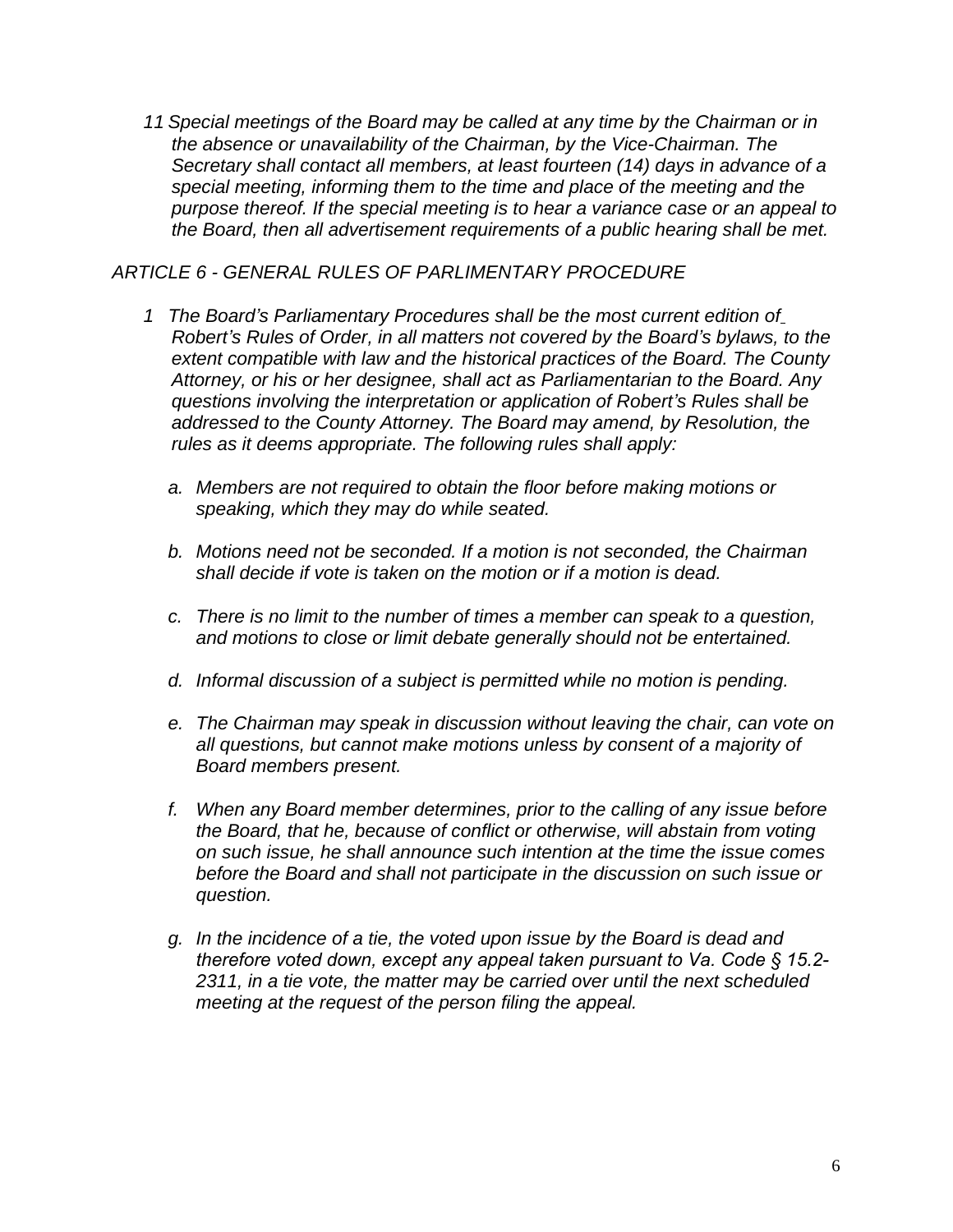*h. Only Board members and the Parliamentarian shall have standing to raise noncompliance with these General Rules of Procedure, and only during the current meeting at the time of violation. Failure of the Board to comply with these General Rules of Procedure shall not invalidate any action taken by the Board.*

#### *ARTICLE 7 - CITIZEN COMMENT PERIOD*

*To ensure that the affairs of the Board and its committees may be conducted in an orderly manner, to ensure that all persons desiring to address the Board on matters pertinent to it are afforded an opportunity to do so, to permit persons in attendance to observe and hear the proceedings of the Board without distraction, and to permit to the fullest extent the Board to conduct County business with minimal disruption the following rules are established. Any individual, who does not abide by the following rules, after a warning, may be asked to leave the meeting.*

- *1 Rules for Citizen Comment Period*
	- *a. Each person desiring to speak must sign up in advance of the opening of the Citizen's Comment Period on the agenda.*
	- *b. Each speaker shall be limited to a period of three (3) minutes per comment period; when two (2) minutes have passed the speaker will be reminded that there is one (1) minute remaining. Specified time limits may vary at the discretion of the Chairman.*
	- *c. Speakers who have signed up may use their allotted time only for themselves and may not donate their time to other speakers.*
	- *d. Comments must not be related to agenda items and must be confined to matters germane to the business of the Board of Zoning Appeals and shall not be cumulative or repetitive.*
	- *e. Speakers should address the Board with decorum – loud, boisterous, and disruptive behavior, obscenity, and vulgarity should be avoided, as well as other words or acts tending to evoke violence or deemed to be a breach of the peace.*
	- *f. The Citizens' Comment Period is not intended to be a question and answer period or for dialogue with County officials. Questions which are raised during a comment period may at the discretion of the Board be responded to by County officials after sufficient time for investigation.*
	- *g. Speakers shall remain at the podium while addressing the Board.*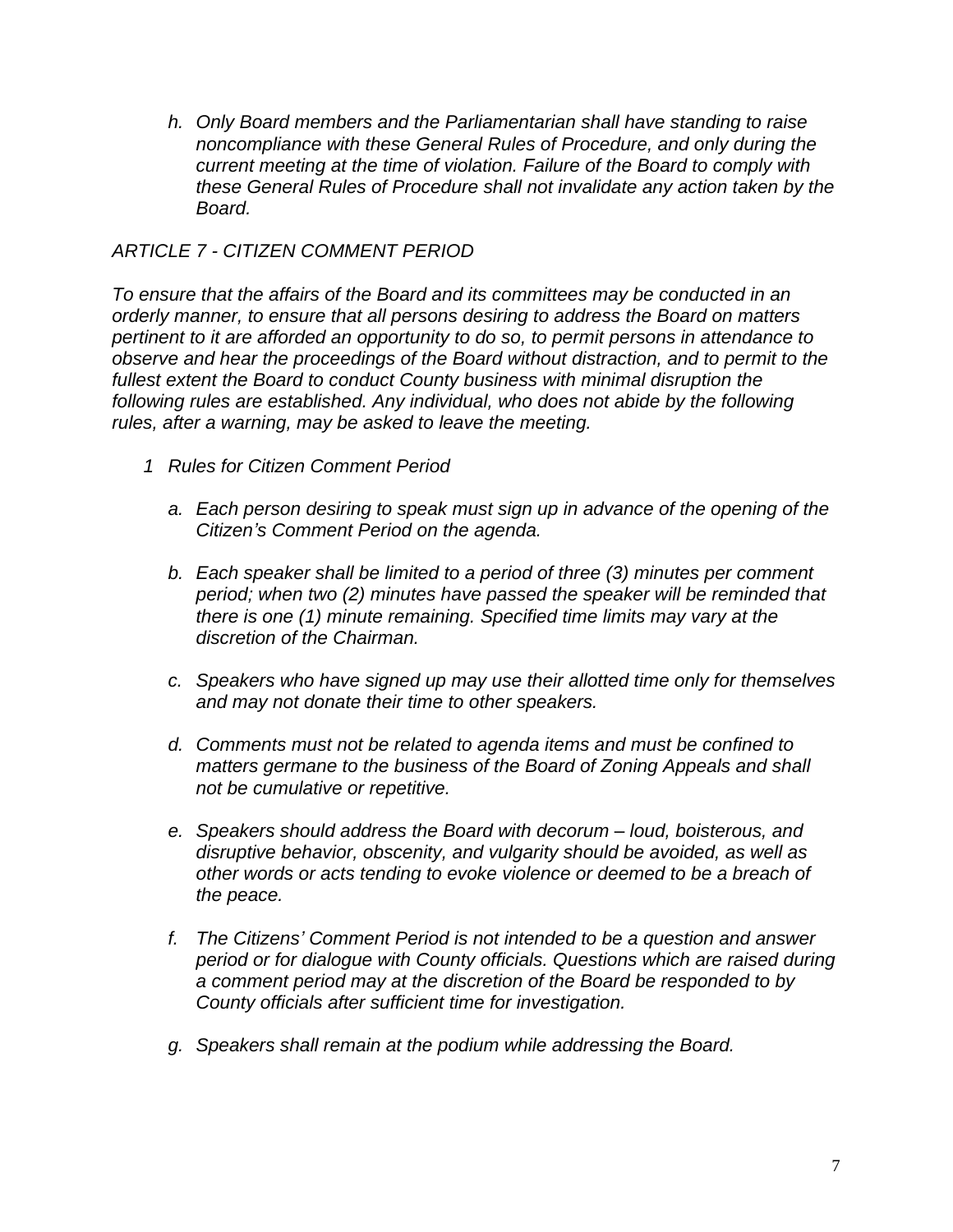*h. Speakers shall not be interrupted by audience comments, calls/whistles, laughter, or other gestures.*

#### *ARTICLE 8 - VOTING*

- *1 All matters to be voted upon shall be stated in the form of a motion.*
- *2 All matters before the Board that require a majority vote shall be by roll call.*
- *3 A favorable vote of three members of the Board shall be necessary to reverse any order, requirement, decision or determination of any administrative official or to decide in favor of the applicant on any matter upon which the Board is required to pass.*
- *4 A tie vote means the defeat of the motion, except any appeal taken pursuant to Va. Code § 15.2-2311, in a tie vote, the matter may be carried over until the next scheduled meeting at the request of the person filing the appeal.*
- *5 No member shall abstain from voting on a roll call unless he/she has a conflict of interest in the matter being voted upon, and so states for the record, or unless by the consent of a majority of members present.*

#### *ARTICLE 9 – PUBLIC HEARINGS*

- *1 All public hearings will be advertised in accordance with the Virginia Code. No action at a public hearing shall be taken until after notice of intention so to act has been published once a week for two (2) successive weeks in a newspaper published or having general circulation in Dinwiddie County. The term two successive weeks shall mean that such notice shall be published at least twice in such newspapers with not less than six (6) days elapsing between the first and second publication. The notice shall specify the time and place of the hearing at which persons affected may appear and present their views, which the time of hearing shall be not less than five (5) days nor more than twenty-one (21) days after the second advertisement appears in the newspaper.*
- *2 In addition to those required by law, the Board at its discretion may hold public hearings when it decides that a hearing will be in the public interest.*
- *3 The procedure for a public hearing shall be as follows:*
	- *a. The Chairman calls for the item.*
	- *b. The Secretary, or staff, reads the request and recommendation.*
	- *c. Applicant's presentation.*
	- *d. Interested citizens' presentation in support/opposition.*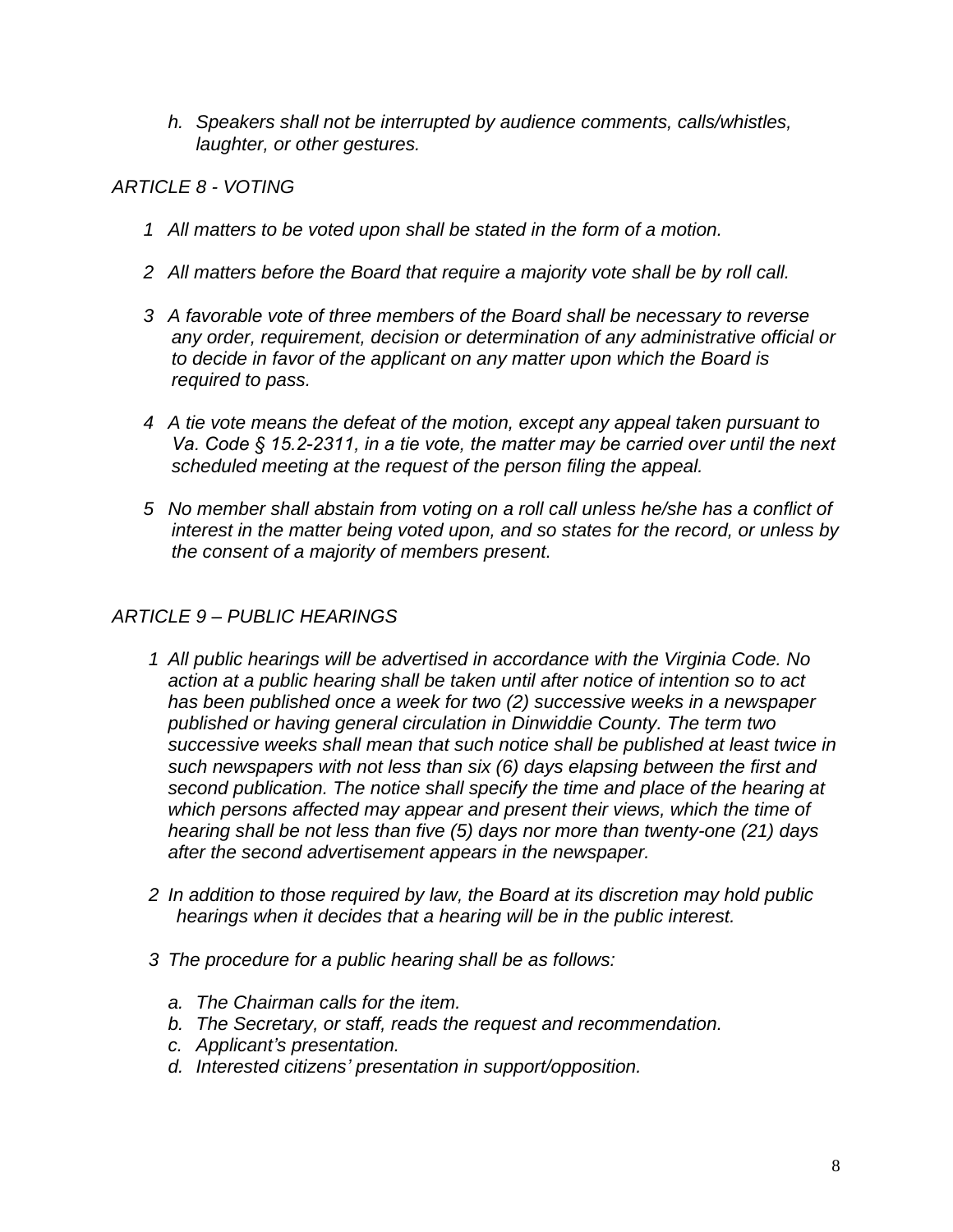- *e. Applicant rebuttal.*
- *f. Additional time for presenters, as permitted by the Chairman.*
- *g. Questions, if any, from the Board members.*
- *h. Chairman closes public hearing and the Board votes.*
- *4 The following rules shall govern the conduct of public hearings:*
	- *a. The applicant shall have ten (10) minutes to address the Board and present written and/or oral comments. Individuals who have signed up to comment on the case shall have three (3) minutes to present written and/or oral comments. All comments shall be directed to the Board, not the audience or other individuals. Specified time limits may vary at the discretion of the Chairman.*
	- *b. After all persons who desire to address the Board have had the opportunity to do so, the Chairman may grant additional time to persons who have spoken previously.*
	- *c. The Chairman may terminate the hearing at any time after all persons who desire to address the Board have had one (1) opportunity to do so.*
	- *d. Board members may question each speaker at the end of his/her presentation.*
	- *e. When a matter is set for a public hearing, it shall be heard even though no one in favor of, or in opposition to, the matter appears at the hearing unless it is deferred or withdrawn. In the absence of a personal appearance by the applicant or agent, the Board may proceed to dispose of the application or defer it to another meeting. The applicant may withdraw an application at any time prior to the Board's action.*
	- *f. Upon the BZA making a decision, the applicant or appellant shall be advised that an appeal of such decision must be filed within 30 days from the date of that decision.*

#### *ARTICLE 10 - COMMITTEES*

*1 Special Committees may be appointed by the Chairman for the purposes and terms approved by the Board.*

#### *ARTICLE 11 - AMENDMENTS*

*1 The Board bylaws may be amended by a recorded majority vote of the entire membership of the Board provided that written notice has been given to all members of the Board and a copy of the proposed amendment is sent with the notice, prior to said meeting.*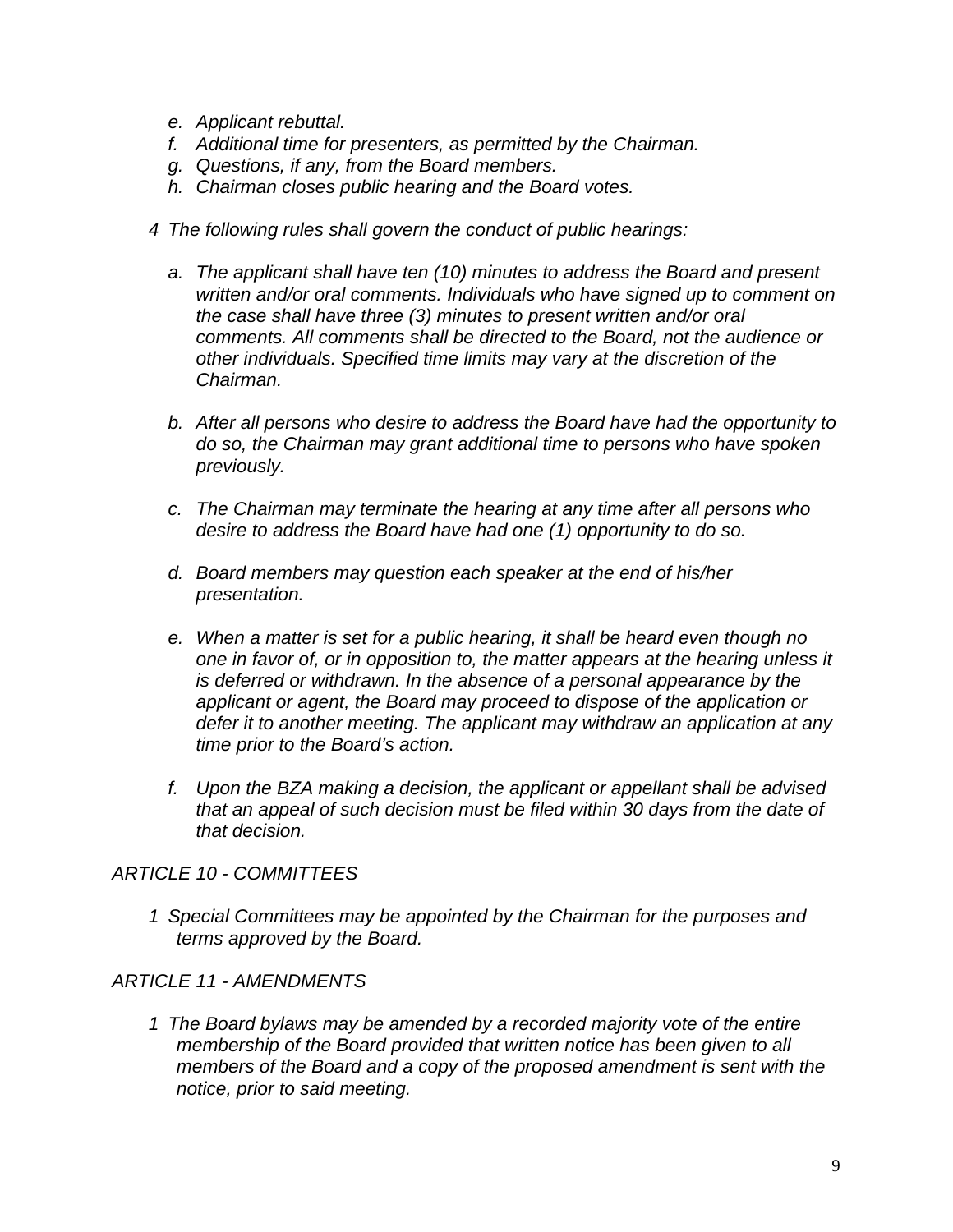*2 The Board bylaws may be suspended in whole or in part upon the unanimous vote of Board members present, relating to any matter before it.*

*ARTICLE 12 – SEVERABILITY*

*1 If any word, clause, sentence, section, subsection or other part of parts of these Bylaws shall be held by a court of competent jurisdiction to be unconstitutional or otherwise invalid, such unconstitutionality or invalidity shall not affect any of the remaining parts of theses Bylaws, nor shall it affect any application of these Bylaws that may be given effect without the unconstitutional or invalid parts, and to this end, all provisions of these Bylaws are hereby declared to be severable.*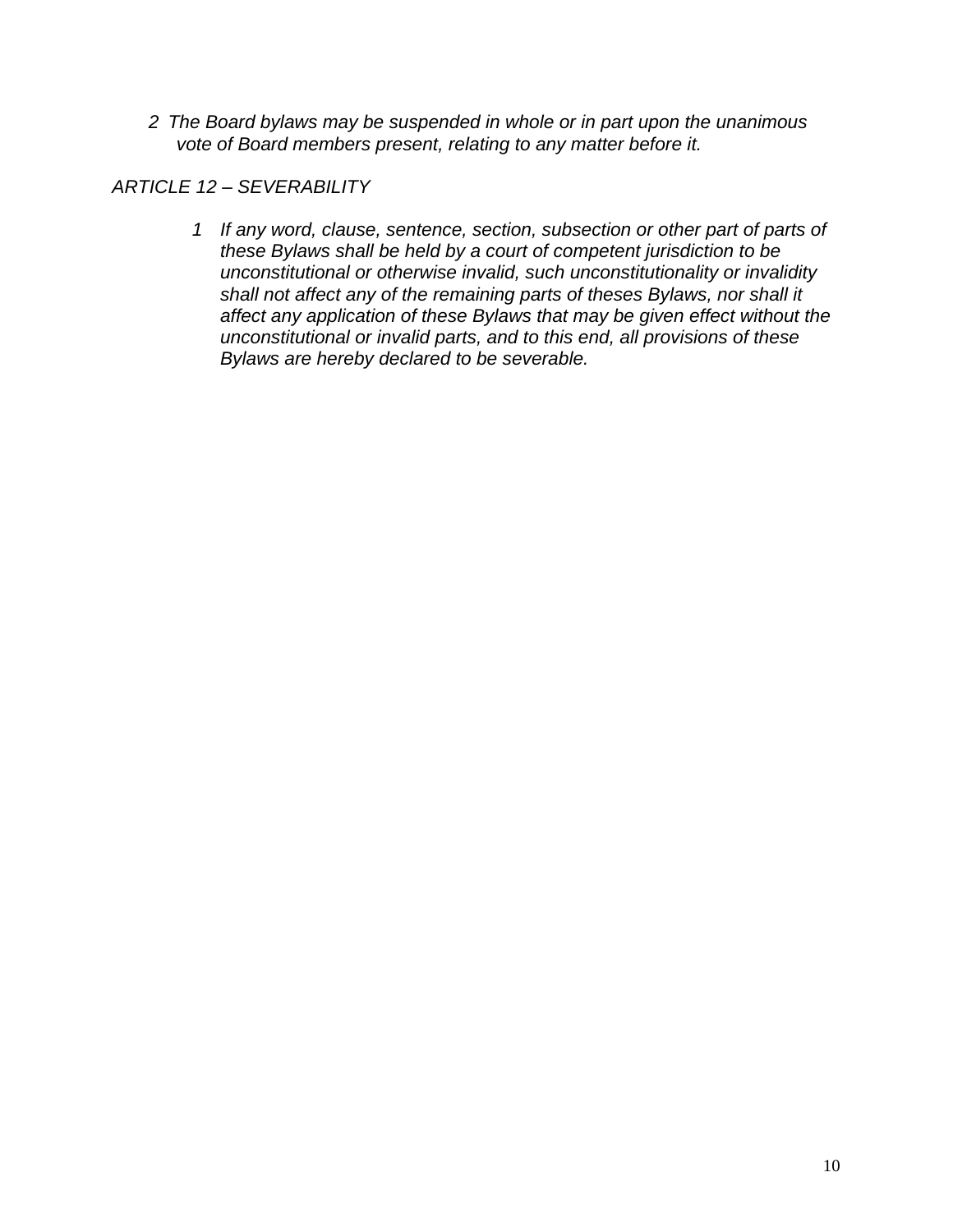

### **Dinwiddie County Planning & Zoning Office**

14010 Boydton Plank Road Dinwiddie, VA 23841 Phone: (804) 469-4500 Fax: (804) 469-5322

### **To: Dinwiddie County Board of Zoning Appeals**

**From: Brad Robinson, Senior Planner**

**Date: January 19, 2022**

**Subject: Proposed resolution to adopt the Dinwiddie County Board of Zoning Appeals Bylaws.**

#### **Board of Zoning Appeals Action**

**WHEREAS, Section 22-39 of the Zoning Ordinance in the Dinwiddie County Code states that the Board of Zoning Appeals (the "Board") of Dinwiddie County, Virginia (the "County") shall adopt such rules and regulations as it may consider necessary; and**

**NOW, THEREFORE, BE IT RESOLVED, that the Board does hereby adopt the Dinwiddie County Board of Zoning Appeals Bylaws**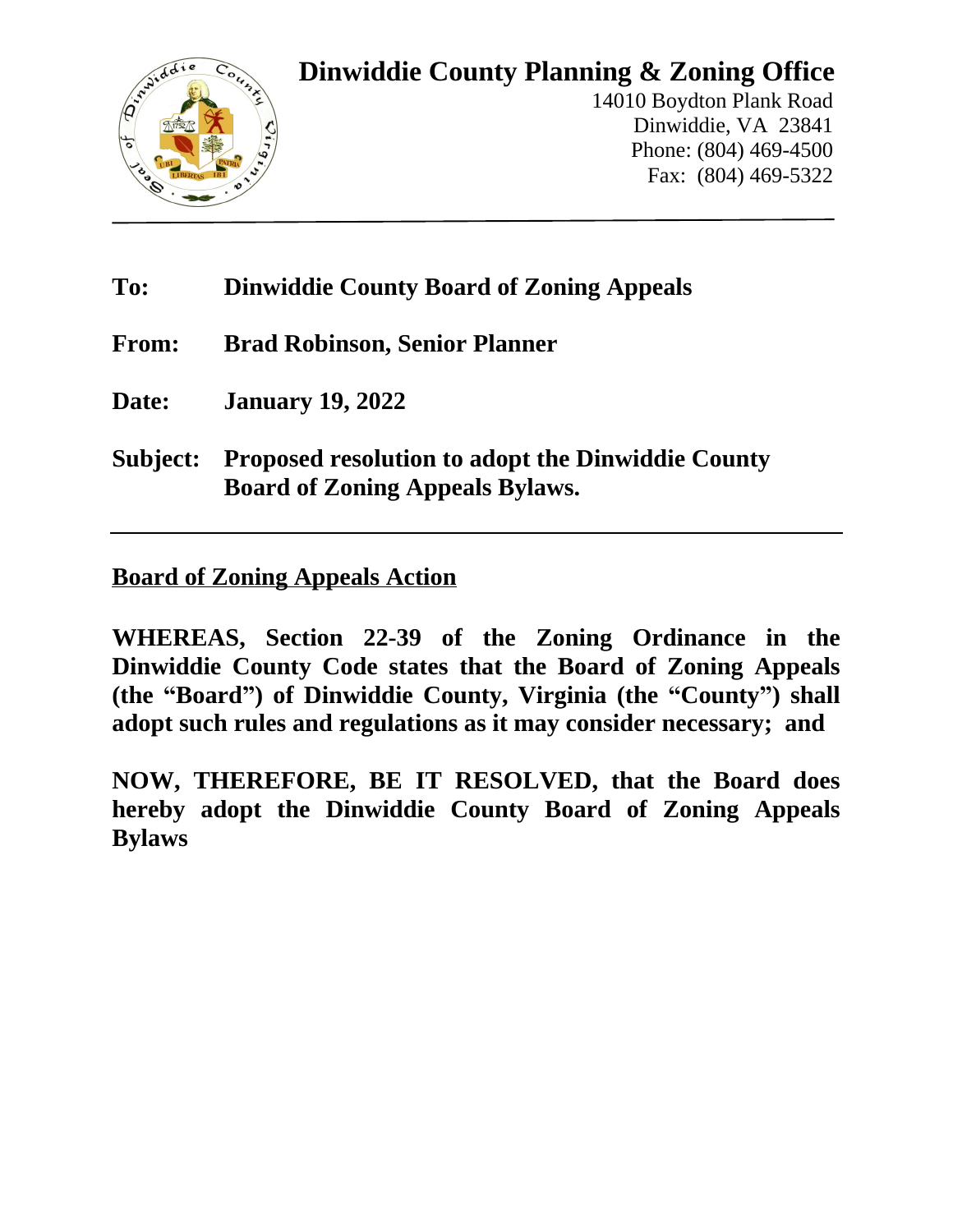# **Board of Zoning Appeals Code of Ethics**



## *DINWIDDIE COUNTY*

*Dinwiddie, Virginia*